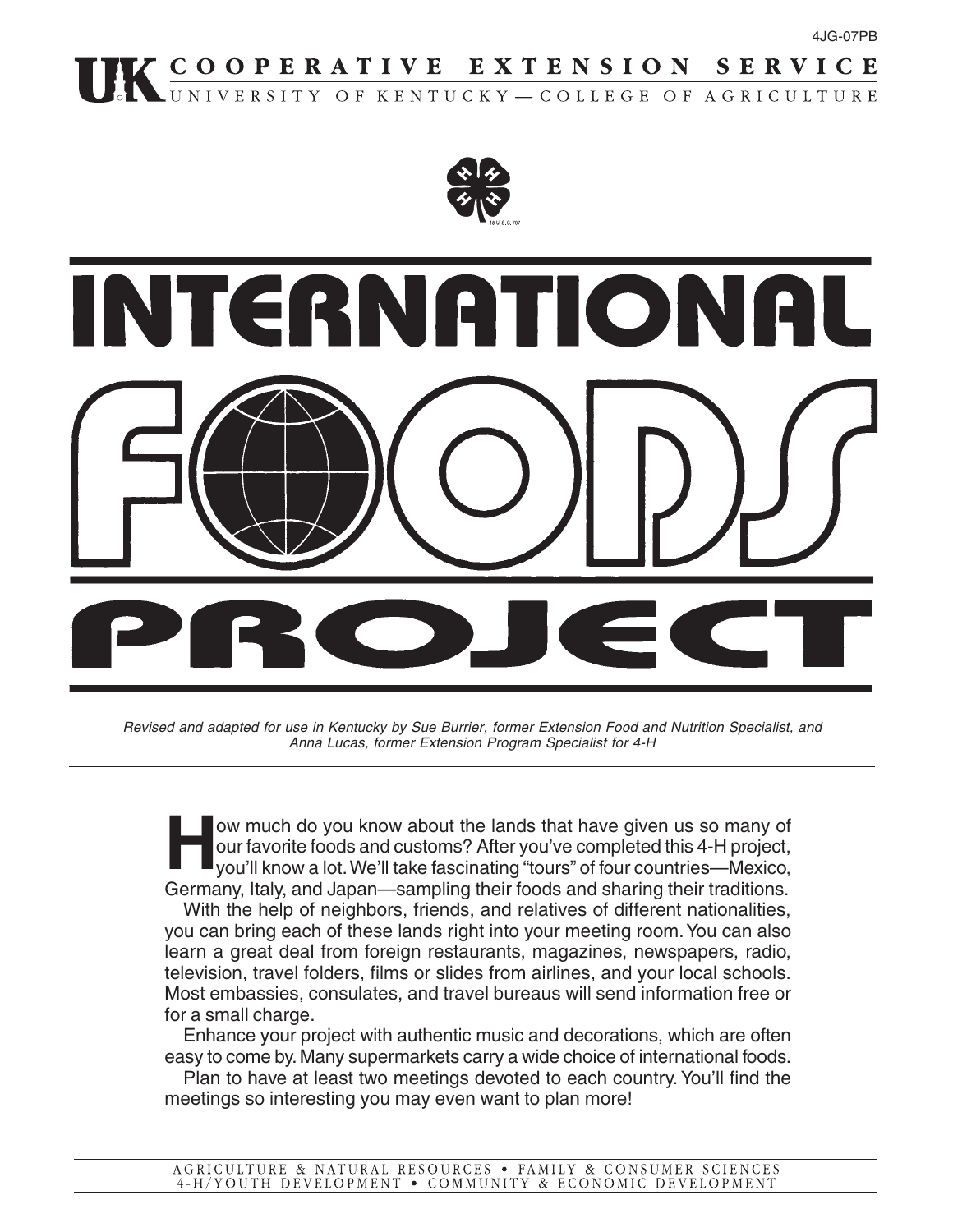# **Mexico**



exico has an exciting and colorful heritage. When<br>Spanish explorer Hernando Cortez invaded<br>Mexico in 1519, the Aztec emperor Montezuma<br>Welcomed him believing him to be a god Two years later Spanish explorer Hernando Cortez invaded Mexico in 1519, the Aztec emperor Montezuma welcomed him, believing him to be a god. Two years later, Cortez had conquered the Aztec nation, and Montezuma's proud Indian nation had become a Spanish province. From this intermingling of two distinct cultures has emerged a gracious people, vibrant art, and a unique cuisine.

Modern Mexico is a dynamic blend of the old and the new. Before Cortez, Mexico was a land of many Indian nations, some of them primitive, others, such as the Aztecs, highly advanced. Today, ancient ruins and rustic Indian villages are as much a part of Mexico as modern skyscrapers and luxury resorts.

## **The Mexican Way with Food**

Mexican foods are rich in tradition. For example, tortillas (tor-TEE-yahs) which Mexicans use as bread, are today prepared much the same as they were by the ancient Indians.

During the reign of Montezuma, the Aztecs gave Europe its first turkey, corn, sweet potatoes, tomatoes, chocolate, and vanilla. The explorer Cortez, intrigued by these foods, brought them back to Spain. Their popularity spread across Europe and, eventually, throughout the world. The Spaniards, in turn, brought some of their favorite foods to Mexico, including rice, olives, and wine.

Many people believe that all Mexican foods are hot and spicy. In reality, foods and meals in Mexico vary as much as they do in the United States.

#### *Favorite Foods*

Corn, dried beans, and chiles (CHI-lays) are traditional and basic in the Mexican diet. Corn is ground into masa (MAH-sah) for tortillas, which are used in a variety of ways: as tostadas (To-STA-das); as tacos (TAH-cohs)—fried sandwiches; or as enchiladas (en-chee-LAH-dahs)—tortillas baked in a sauce. Tamales (tah-MAH-lays), another Mexican specialty, feature corn in a different way. In this dish, corn husks are soaked and drained, spread with masa and filling, then tied, steamed, and served with a sauce.

Beans, or frijoles (free-HOLE-ays), may be served at one or more meals of the day, including breakfast. Because the traditional soaking, cooking, mashing, and frying of beans takes time, modern Mexican homemakers may buy canned beans, which they mash and fry to suit the family's taste.

Chiles are varieties of peppers that range from mild to extremely hot. Chili powder is made from chiles that are dried and ground, then mixed with other seasonings. Chili powder can be substituted for fresh chiles in most Mexican recipes. However, Mexican cooks prefer fresh chiles for their flavor.

## **Let's Cook Mexican**

Try these treats from Mexico for your next party. Start with tostadas—a Mexican treat that has gained great favor in the United States under the name of "corn chips." Serve them with a variety of dips and Mexican hot chocolate.

**Tostadas** To-STA-das (Toasted Tortillas or Corn Chips) **Guacamole** Wah-cah-MOH-lay (Avocado Dip) **Queso** KEH-so (Cheese Dip) **Champurrado** Shahm-poo-RAH-doh (Mexican Hot Chocolate)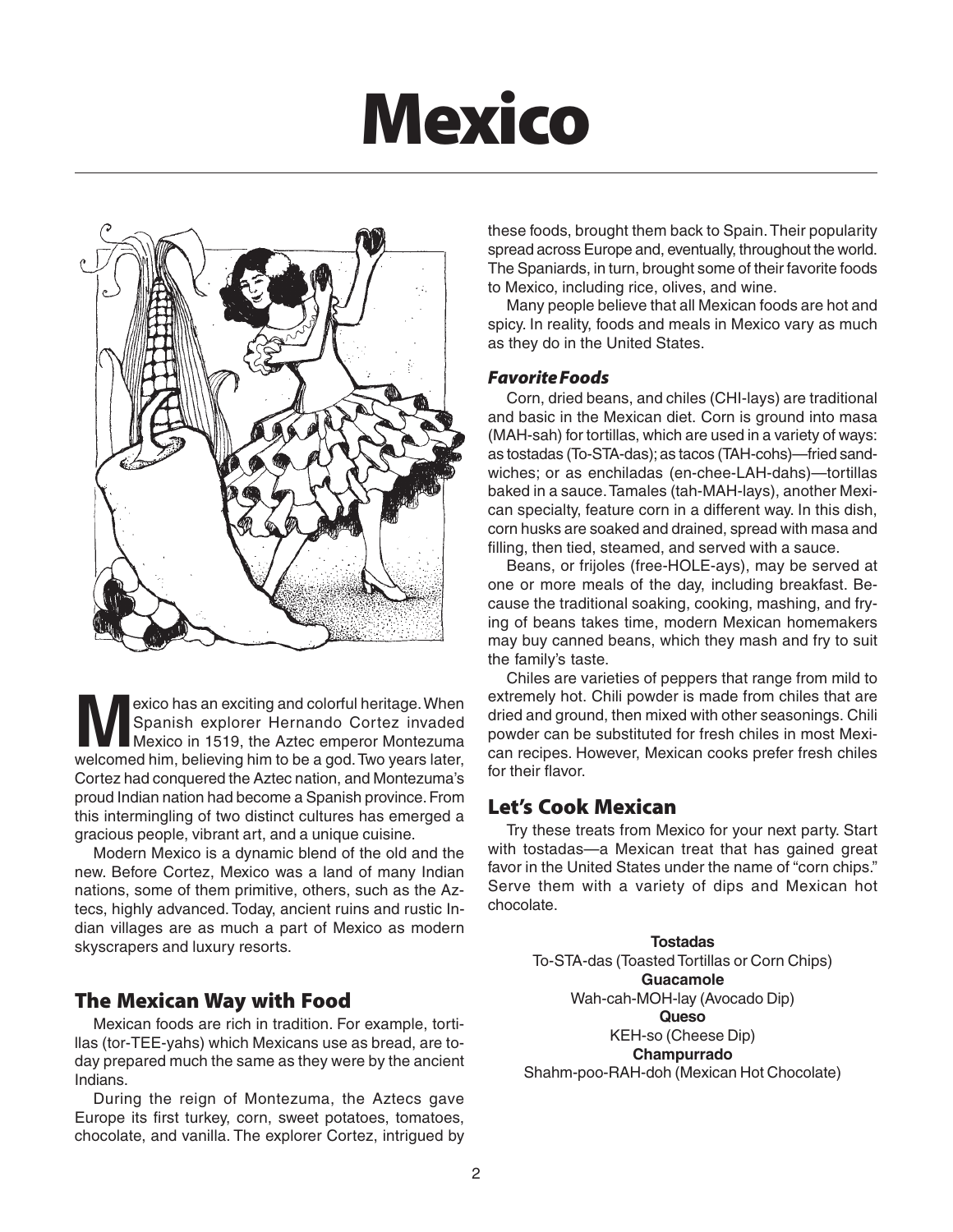#### *Guacamole* (Avocado Dip)

#### 1 ripe avocado

- 11/2 teaspoons finely grated onion
- 11/2 tablespoons lime or lemon juice

1/4 teaspoon salt

- 1/2 teaspoon chili powder or 11/2 teaspoons minced, peeled green chile
- 1. Peel and pit avocado and mash coarsely with a fork or blender. Blend in onion, lemon or lime juice, and salt.
- 2. If using green chile, remove veins and seeds before mincing. Add the chile or chili powder to taste.
- 3. Cover and refrigerate until serving time to prevent discoloration. If desired, garnish with tomato wedges and parsley, pomegranate seeds, or peanuts. Makes about 1 cup.

**How to choose a ripe avocado:** Avocados are ripe when they have softened and no longer feel firm. To test thickskinned varieties, prick the stem end with a toothpick. If the toothpick glides in easily, the avocado is ripe enough to eat. Ripe avocados may be refrigerated for a day or two. Unripened avocados will ripen at room temperature.

#### *Queso* (Cheese Dip)

1 (3-ounce) package cream cheese (low fat if available) 3 tablespoons milk 1 cup (1/4 pound) shredded sharp cheddar cheese 1/2 teaspoon chili powder 1 small onion, finely minced (optional) Pinch of garlic salt (optional)

- 1. Allow cream cheese to soften at room temperature.
- 2. Mix together all ingredients to blend. Serve as a dip for corn chips or raw vegetables. Makes about 1 cup.

#### *Champurrado* (Mexican Hot Chocolate)

- 2 ounces (2 squares) unsweetened chocolate or use chocolate syrup (follow recipe on container)
- 1/4 cup sugar

Pinch of salt

- 1 teaspoon ground cinnamon or 1-inch piece of stick cinnamon
- 1 quart milk
- 1. Combine all ingredients in heavy saucepan and heat slowly until chocolate melts. Stir occasionally to prevent sticking or scorching.
- 2. Remove from heat. Serve immediately. Makes four servings.



# **Taco Party**

Let's have a taco party! Buy or make the tortillas, add a choice of fillings and garnishes, and serve with sauce. If frozen or canned tortillas are available, the tacos will be more authentic than if made from the recipe in this manual.

**Tacos (from tortillas)** (TAH-cohs) **Carne Molida** CAR-nay Moh-LEE-dah (Ground Beef Filling) **Frijoles Refritos** Free-HOLE-ays Ray-FREE-tohs (Refried Beans) **Lechuga** Lay-CHOO-ga (Lettuce) **Queso** KEH-so (Cheese Dip) **Salsa** SAHL-sah (Chili Sauce)

#### *Tortillas* (for making tacos)

- 3/4 cup yellow cornmeal 11/4 cups sifted all-purpose flour
- 1 teaspoon salt
- 2 tablespoons shortening
- 1 cup boiling water
- 1. Combine cornmeal, flour, and salt.
- 2. Stir in shortening and boiling water, mixing well.
- 3. Shape to form 12 balls.
- 4. Roll out or press each ball between two sheets of waxed paper or pat out by hand to form a 5-inch circle.
- 5. Bake on a hot, greased griddle until lightly browned on underside. Turn and bake on other side. Makes 12 tortillas.

**To make tacos:** Fry tortillas in one-half inch of hot oil until soft. Fold in half with tongs or fork. Continue to fry until tortilla is crisp, turning occasionally. Drain on paper towels. Fill as suggested in "Do as the Mexicans" on page 4.

**To soften tortillas:** If tortillas (either homemade or purchased) seem hard and dry, dampen with a few drops of water and heat for 30 seconds or less in a hot, ungreased, heavy skillet.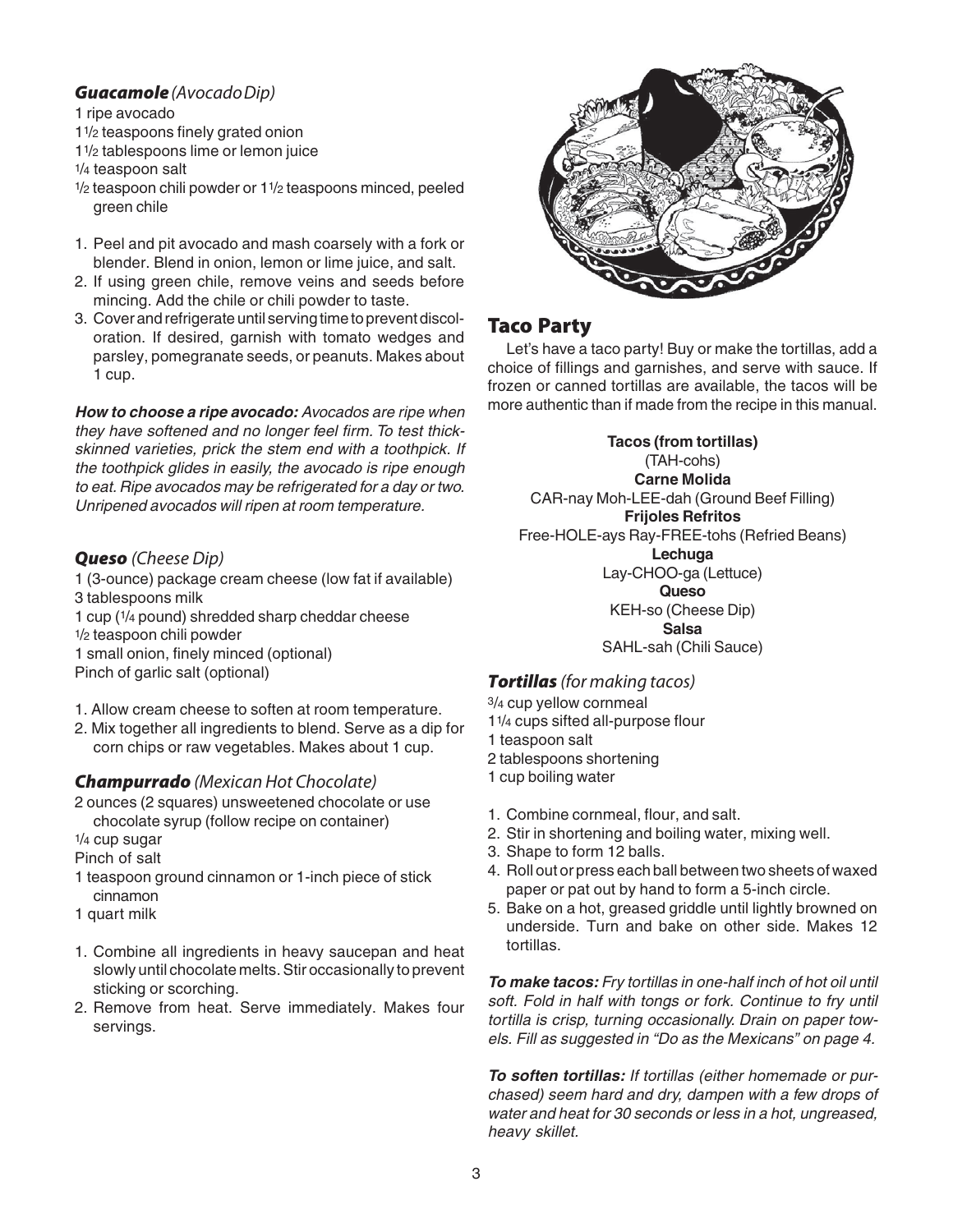#### *Carne Molida* (Ground Beef Filling)

1 pound ground beef

- 1 medium onion, chopped, or 1 tablespoon instant minced onion
- 1 (8-ounce) can tomato sauce
- 1 teaspoon chili powder; more if desired
- 1/2 teaspoon salt
- 1. Place ground beef and onion in a skillet. Break meat apart and cook until meat browns and onion is soft; drain fat.
- 2. Add sauce and seasonings. Simmer slowly about 10 minutes. Makes 3 cups.

**Do as the Mexicans:** Fill taco with ground beef filling; shred the lettuce and cheese and sprinkle them over your taco as garnishes. Then liberally drench with sauce! Grated cheese adds flavor. Refried beans may be used as a taco filling or a vegetable dish.



#### *Frijoles Refritos* (Refried Beans)

1 pound dried pinto or pink beans

- 5 cups water
- 1 or 2 medium onions, diced
- 1 clove garlic, minced, or 1/4 teaspoon garlic salt (optional) 2 teaspoons salt
- $1/2$  cup lard, bacon drippings, or other fat
- 1. Boil beans in water for two minutes. Cover pan and remove from heat. Let stand for one hour.
- 2. Add onion, garlic, and salt to beans.
- 3. Return to heat. Bring to boil and simmer slowly until beans are tender (two to three hours).
- 4. Drain excess water.
- 5. Mash beans.
- 6. Place fat in a large heavy skillet over medium heat and add beans. Mix well. Continue to cook, stirring frequently until beans are thick and fat has been absorbed.
- 7. If desired, stir in 1 cup of cubed mild cheddar cheese and cook until cheese begins to melt. Makes six or more servings.

**To save time:** Mash canned Mexican or red kidney beans and fry to suit your taste. Or heat canned refried beans, with a little fat or oil.

# **A Good Mexican Dinner**

Tamale Loaf is an easy-to-prepare tamale variation with all the flavor of traditional recipes. Add a Mexican-style salad by shredding lettuce and topping with tomato wedges and French dressing. If you'd like dessert, serve canned or fresh pineapple or various flavored gelatins cut in cubes and mixed together in a pretty dish. Add Mexican music, decorations, or dress, and you're South of the Border. Ole!

**Tamale Loaf Tostadas Ensalada de Lechuga y Tomate** En-sah-LAH-dah day Lay-CHOO-gah ee Toh-MAH-tay (Mexican-style salad) **Frijoles Refritos**

#### *Tamale Loaf*

- 2 tablespoons oil
- 1 large onion, chopped
- 1 clove garlic, minced
- 1 small green pepper, chopped
- 1 cup chopped celery
- 1 pound ground beef
- 2 teaspoons salt
- 1 tablespoon chili powder
- 1 No. 21/2 can (31/2 cups) tomatoes
- 1 cup yellow cornmeal
- 1 cup milk
- 1 No. 2 can (2 cups) cream-style corn
- 1/2 cup grated American cheese

Pitted ripe olives (optional)

- 1. Preheat oven to 325°F (moderate).
- 2. Cook onion, garlic, green pepper, and celery in oil for about five minutes.
- 3. Add ground meat and cook until lightly browned, stirring often. Add salt, chili powder, and tomatoes and cook 15 minutes.
- 4. Mix cornmeal with milk and stir into ground beef mixture. Cook 15 minutes longer, stirring constantly. Add creamstyle corn.
- 5. Pour into greased pan, top with grated cheese, and decorate with olives. Bake in preheated oven one hour. Makes six servings.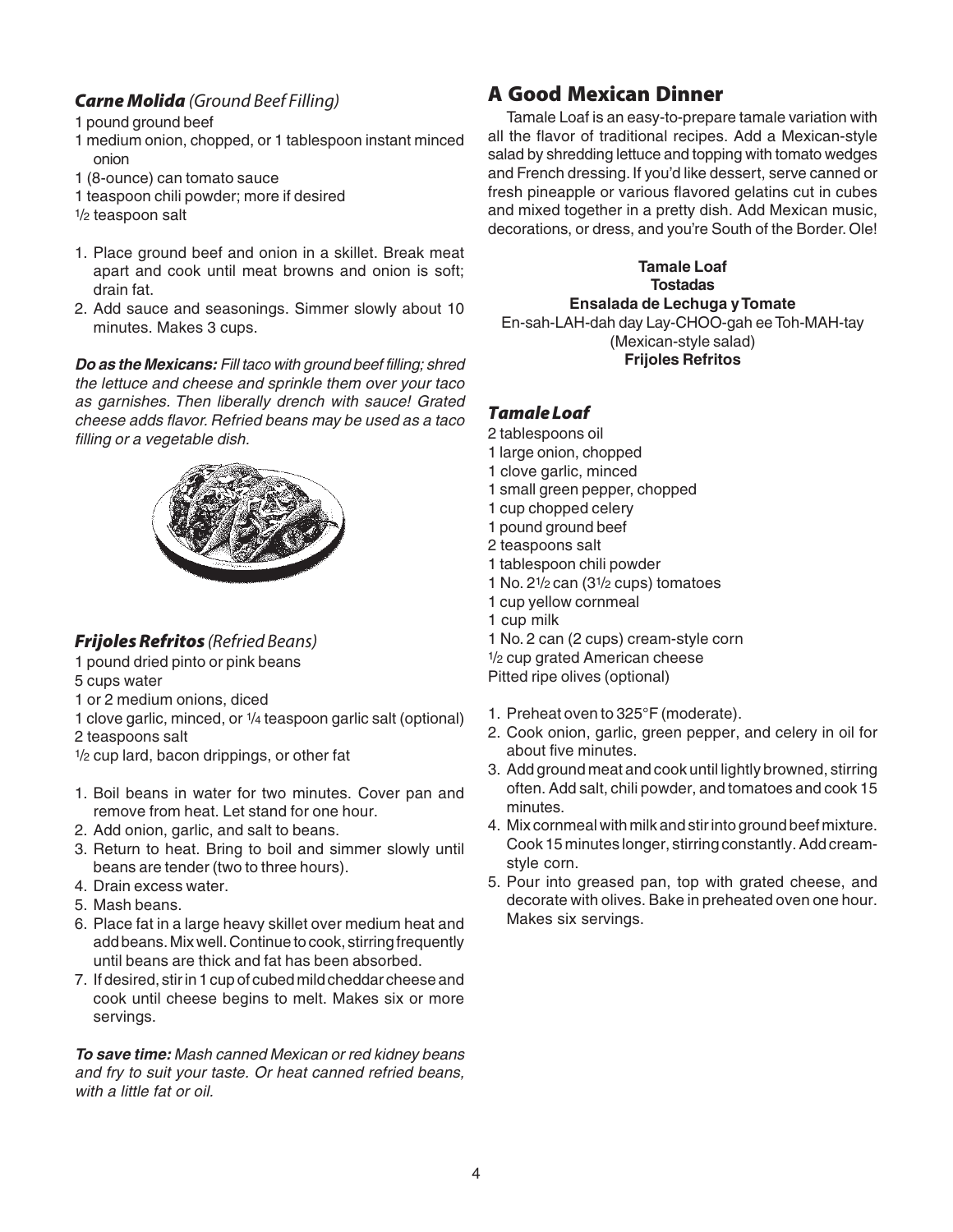# **A Mexican Game**

Here's a game your entire club can enjoy: rompienda la pinata (rohm-PYEN-dah lah peen-YAH-tah). Rompienda, breaking the pinata, is one of the most festive parts of a Mexican child's Christmas or birthday celebration.

You'll find that pinatas are fun, too—no matter the occasion!

The pinata is a large paper bag, clay pot, or other container filled with candy, nuts, trinkets, and small toys and colorfully decorated to represent stars, birds, fish, animals, ships, boys, girls, or other shapes.

Traditionally, the pinata is suspended over a tree limb, but it may be hung from the ceiling. Each player is blindfolded, whirled around several times, and given a stick. The player is allowed just one whack each turn to try to break the pinata. When the pinata is finally broken, everyone scrambles for the dulces (DOOL-say-s), or sweets, and other items that fall out of the pinata.

#### **How to Make a Pinata**

Blow up a balloon or stuff a paper bag to the desired shape and cover with strips of papier-mache. When dry, cut a hole in one end to remove stuffing and fill with treats. Tape over the opening, and decorate with rows of fringed crepe or tissue paper.

#### *More Things to Do*

- Take a trip to Mexico—without ever leaving home. Find out everything you can about our neighbor to the south. What would you want to see most? How would you get there?
- Learn some Spanish phrases that might be useful at mealtime or on a Mexican vacation.
- Learn the "Mexican Hat Dance."
- Learn a Mexican song, such as "La Cucaracha" or "Cielito Lindo."
- List all the words you can give that have entered our language from Mexico, such as lariat, patio, and fiesta.
- Dress dolls in typical Mexican costumes.
- Learn to identify the flag of Mexico and find out what it symbolizes.



# **The Mexican Daily Four**

Everyone, everywhere needs the same nutrients to live, grow, and stay healthy. But people in different countries obtain these nutrients from different foods. Consider the Mexicans:

**Milk Group—**People in Mexico obtain calcium from cheese and the limewater in which corn is soaked before being ground for tortillas. Although some milk may be given to children, it is not as common a beverage in Mexico as it is in the United States. Milk is used primarily in coffee, chocolate, and desserts such as the favorite caramel-topped Mexican custard called flan (flahn).

**Meat Group—**Since meat is relatively expensive, Mexican homemakers have learned to make a little go a long way by combining it with other ingredients. The protein quality of a traditional meal of tortillas and beans is considerably improved when small amounts of meat or cheese are added. The many varieties of fish available along the coast also help fill the need for protein.

**Vegetable-Fruit Group—**Tomatoes, chiles, and greens are important sources of vitamin C. A large fresh chile may provide as much of this vitamin as an orange. (However, vitamin C is lost when the chile is dried.) Many tropical fruits, rich in vitamins A and C, are also available. Vegetables used in main-dish soups and stews, such as corn, potatoes, green beans, peas, zucchini, squash, spinach, sweet potatoes, and carrots, are additional sources of these vitamins, especially vitamin A.

**Bread-Cereal Group—**Although tortillas may be served at every meal, breads and rolls are also favored, especially for certain festivals and holidays. The popularity of dried beans and other legumes in the Mexican diet makes these foods significant sources of the B vitamins and other nutrients.

Note: Chocolate-flavored desserts and candy, as well as sweet, carbonated beverages, are favorites in Mexico. Lard is often used in cooking and frying.These come from the Fats, Oils, and Sweets Group.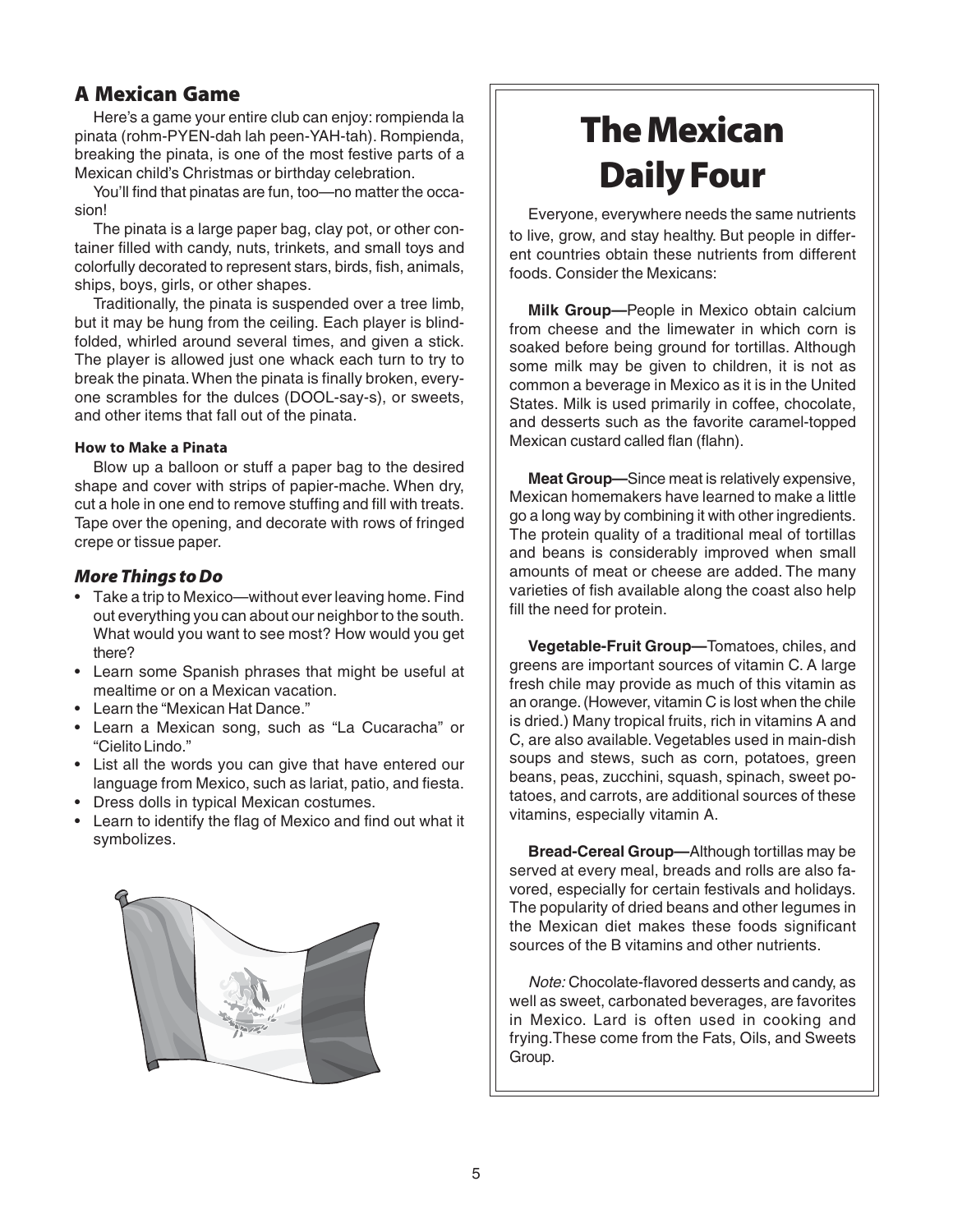# **Germany**



**G**erman food has a wonderful staying quality well suited to an energetic people in an invigorating land. Just reading a menu of German foods with its sweets and sours, thick soups, zestful sausages, dark breads, and delicate cakes is enough to make your mouth water. This, along with the stick-to-your-ribs, easy-on-thebudget goodness of a German meal, helps explain the popularity of German foods in the United States.

German cuisine is thrifty; this is evident in the kitchen where not a scrap of usable food is wasted. Even the snout and ears of the pig end up, deliciously, in a stew!

# **The German Way with Food**

Many of Germany's best dishes came about as practical answers to economic necessities. In the days when women and children commonly worked in the fields, foods were needed that could cook slowly with little or no watching. Many such foods were cooked in heavy utensils with plenty of liquid to keep them from boiling dry. Not wishing to waste food, the traditional hausfrau (hows-frow), or housewife, thickened the liquid and served it as gravy.

Other German dishes developed from the need to preserve food: preserves, fruit butters, and vinegars; salted vegetables such as sauerkraut; cured and smoked meats; sausages, cheese, and butter; smoked and pickled fish; and pickled meats and game, including sauerbraten (SOWER-brah-ten), or German pot roast, pickled beef, and hasenpfeffer (HAH-sen-feffer), or marinated rabbit stew.

Germany also gave us the delicatessen with its tantalizing assortment of cold meats and other foods. Liverwurst, potato salad, and even pickles originated in the German delicatessen. And two of our favorite foods—hamburgers and frankfurters—are named for their German cities of origin.

#### **German Meals**

A hearty, substantial meal is traditional in Germany. The meal usually is relaxed and unhurried so that every tasty morsel can give full pleasure. Foods are served familystyle and passed around the table.

A simple, early breakfast of coffee, bread or toast, and marmalade starts the day. A second breakfast is served between 10 a.m. and 10:30 a.m. in many homes. This meal might be sandwiches or a variety of sausages and cheese.

The main meal, abendessen (AH-bent-essen), is usually served midday. This may consist of an all-in-one dish or stew or a hearty meat-and-vegetable soup. Pork or sausage, sauerkraut, and rutabaga or kale are often cooked together. Other favorite combinations are mutton with green beans and beef with carrots or kohlrabi. Desserts make "the end more sweet."

Supper is served around 7:30 p.m. This might include open-faced sandwiches, cold cuts, sausages, salads, cheese, beer, and wine. A hot dish of eggs, potatoes, or mushrooms may precede the cold foods in some homes. Fruit, often with cheese, is a favorite dessert for supper.

#### *Do as the Germans*

Forks and knives are handled quite differently in Germany (and other parts of Europe) than in America. To eat abendessen, for example, hold the fork and knife as you would to cut a piece of meat. Use the knife to cut or to push food onto the back of the tines of the fork. Raise the fork to your mouth without changing its position in your hand. The knife stays in your hand, even when you have no use for it. This is often called the continental use of silver.

In setting the table, place the fork to the left, knife to the right, and spoon crosswise above the plate.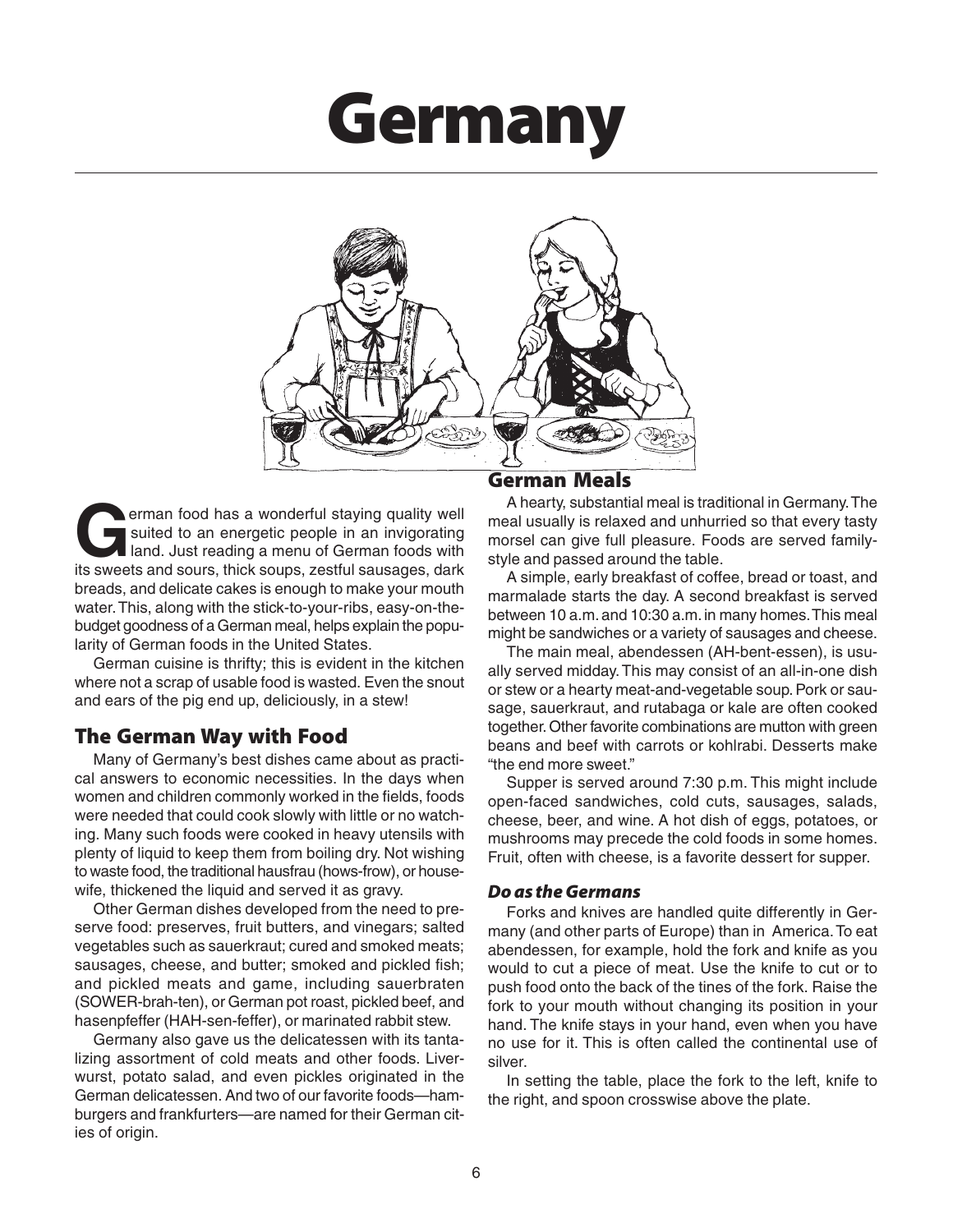# **Let's Cook German**

As satisfying as the following meal might be, a typical German hausfrau would add several more items. Some of these dishes, especially sauerbraten, take longer to prepare than American foods. Decide who will marinate and partially cook the meat before your meeting.

#### **Sauerbraten**

SOWER-brah-ten (German Pot Roast) **Kartoffelklosse** Kar-TOFF-el-KLAY-seh (Potato Dumplings) **Saft**

Sahft (Gravy)

**Warme Kopsalat**

VAHR-mah KOHPF-sah-laht (Wilted Lettuce Salad) **Apfeltorte** AHP-fel-tor-teh (Apple Tart)

#### **Sauerbraten** (German Pot Roast)

- 4 pounds boneless beef pot roast (chuck roast may be less expensive; may also use round, rump, or sirloin tip)
- 2 cups wine vinegar or cider vinegar
- 2 cups water
- 2 onions, peeled and sliced
- 3 bay leaves
- 1/2 teaspoon black pepper
- 6 whole cloves
- 2 tablespoons sugar
- 1/4 cup fat
- 1. Place meat in a large, deep bowl.
- 2. Place all other ingredients, except fat, in a saucepan and bring to a boil. Pour over meat.
- 3. Cover and refrigerate 48 hours or more, turning meat several times to season evenly.
- 4. Remove meat, reserving marinade. Dry meat well with paper towels.
- 5. Heat fat in a heavy saucepan or Dutch oven over medium heat. Brown meat well on all sides.
- 6. Strain marinade and add 1 cup to meat. Reserve remaining marinade.
- 7. Cover and cook meat over low heat until fork-tender (about 11/2 hours). Add more marinade, if necessary, to keep 1/2-inch liquid in the pan.
- 8. Remove meat to a warm platter, slicing it first, if desired. Makes 10 to 12 servings.

**To make gravy (saft):** Thicken liquid in pot with a thin flour-and-water paste. Allow 11/2 tablespoons flour for each cup of liquid. Add more marinade or water for the desired flavor and consistency. Cook to thicken and blend flavors. Check seasonings. Strain, if necessary. Pour part of the gravy over meat and pass the rest.



#### *Kartoffelklosse* (Potato Dumplings)

6 medium potatoes

3 eggs

3/4 cup enriched flour

3/4 cup fresh bread crumbs

1 teaspoon salt

- 1/2 teaspoon nutmeg
- 1. Peel potatoes and boil until tender. Drain and mash or force through sieve or food mill. Spread on paper towels to remove excess moisture.
- 2. Beat eggs to blend in a medium-size bowl.
- 3. Add potatoes and other ingredients to eggs and mix until blended.
- 4. Shape into balls about the size of large walnuts. Add more bread crumbs if mixture is too soft to handle.
- 5. Drop balls into boiling salted water. After they rise to the surface, cook about 3 minutes.
- 6. Remove with a slotted spoon. Makes six servings

#### *Warme Kopsalat* (Wilted Lettuce Salad)

6 cups bite-size pieces of lettuce

4 slices bacon

4 green onions, thinly sliced

1/4 cup vinegar

- 1 tablespoon sugar
- 1/2 teaspoon salt

Pinch of pepper

- 2 sliced hard-cooked eggs (optional)
- 1. Place lettuce in serving bowl.
- 2. Fry bacon over low heat until crisp. Drain on paper towels. Crumble bacon.
- 3. Add onion to hot bacon drippings and fry until golden.
- 4. Remove pan from heat and add vinegar, sugar, salt, and pepper.
- 5. When ready to serve, bring dressing to a boil. Pour over lettuce and toss lightly to coat all leaves.
- 6. Garnish with crumbled bacon and sliced eggs. Serve immediately. Makes six servings.

For variety, use a combination of greens, or substitute spinach, Swiss chard, or Chinese cabbage for the lettuce.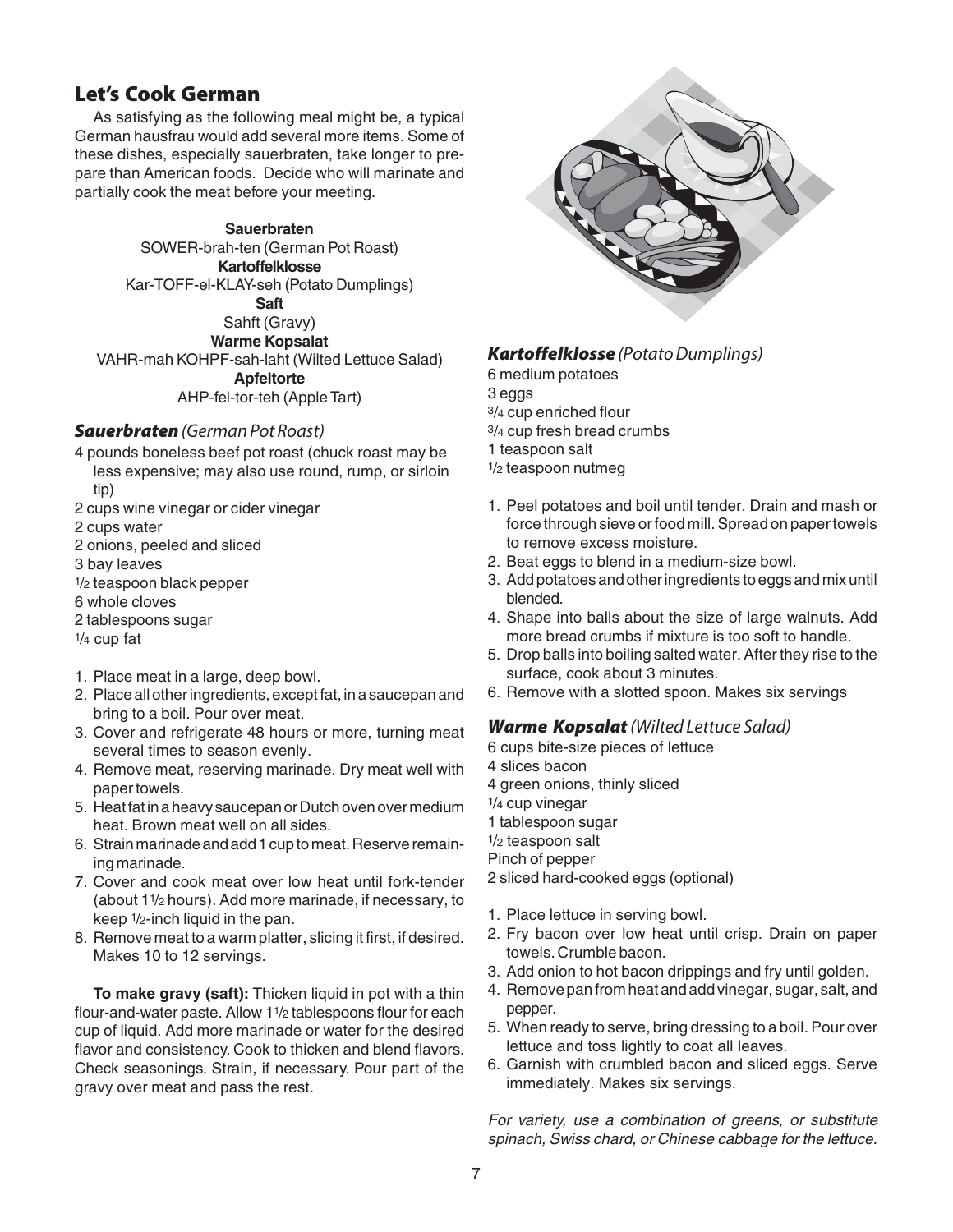#### *Apfeltorte* (Apple Tart)

- 1 egg 1/3 cup sugar 1/4 cup milk 2 cups enriched flour 1 teaspoon baking powder 1/2 teaspoon salt 2 large apples 1 egg 1/4 cup sugar 2 tablespoons evaporated milk 2 tablespoons sugar
- 1. Place 1 egg, 1/3 cup sugar, and milk in a medium-size mixing bowl and beat until blended.
- 2. Sift together flour, baking powder, and salt. Gradually stir into egg mixture to form a soft dough that can be handled.
- 3. Place dough in greased 9- or 10-inch round baking pan. Pat dough to cover the bottom and sides.
- 4. Peel and slice apples. Arrange them in overlapping slices over dough.
- 5. Beat together 1 egg, 1/4 cup sugar, and evaporated milk in a small bowl. Drizzle over apples.
- 6. Bake about 20 minutes in a 400°F oven or until tart is brown and apples tender.
- 7. Remove tart from pan and place on cooling rack or serving plate.
- 8. Sprinkle the 2 tablespoons sugar over hot tart. Serve while warm. Makes six servings.

For variety, substitute other quick-cooking fresh fruit or canned or dried fruit.

# **More Good German Sweets**

#### *Pfefferneusse*

FEH-fer-noo-seh (Christmas Spice Cookie)

- 1/2 cup honey
- 1/2 cup molasses
- 1/4 cup margarine or butter
- 1 egg
- 31/2 cups flour
- 1 teaspoon salt
- 1 teaspoon baking soda
- 1 teaspoon baking powder
- 1/2 teaspoon ground nutmeg
- 1/2 teaspoon cinnamon
- 1 teaspoon ground allspice
- 1/4 teaspoon ground anise seeds
- 1. Heat honey and molasses in a saucepan, but do not allow to boil.
- 2. Add margarine and mix. Cool mixture, then beat in egg.
- 3. Sift together all dry ingredients and gradually stir into honey mixture.
- 4. Turn onto floured baking board and smooth out dough with hands.
- 5. Place in refrigerator for about 30 minutes.
- 6. Shape dough into 3/4-inch balls
- 7. Bake on greased cookie sheet in a 350°F oven for 12 to 15 minutes. Makes about four dozen.

#### *Apfelnuss Kuchen* (Applenut Cake)

- 1 egg 2/3 cup sugar 1/2 cup flour
- 1 teaspoon baking powder
- 1/4 teaspoon salt
- 1 cup chopped apples
- 1/2 cup chopped walnuts
- 1 teaspoon vanilla extract
- 1. Beat egg in electric mixer until light and fluffy; gradually add sugar and continue beating until well mixed.
- 2. Sift together flour, baking powder, and salt; fold into egg mixture.
- 3. Add apples, nuts, and vanilla and stir until well blended.
- 4. Pour batter into a greased and floured 8-inch square or round baking pan. Bake 30 to 35 minutes in 350°F oven. Serve cake warm with whipped topping. Makes four to five servings.

#### *Stollen* (Christmas Bread)

- 1 package dry yeast 1/4 cup lukewarm water 2 teaspoons sugar
	- 1/4 cup butter or margarine
	- 1 cup milk
	- 3 eggs, room temperature
	- 5 to 6 cups flour
	- 1/3 cup sugar
	- 1 teaspoon salt
	- 1/2 cup chopped blanched almonds
	- 1/2 cup mixed candied fruits, cut small
	- 1/2 cup raisins
	- 1. Dissolve yeast in water with 2 teaspoons sugar.
	- 2. Melt margarine. Add milk and heat to warm. Combine with egg, 2 cups flour, 1/3 cup sugar, and salt in bowl of an electric mixer.
	- 3. Beat for a couple of minutes at medium speed; add yeast mixture and mix well.
	- 4. Add additional flour to make a thick batter and continue beating, scraping the bowl occasionally.
	- 5. Add more flour until the mixer cannot handle the beating. Stir in enough flour to make a soft dough.
	- 6. Turn out onto a floured board and knead about five minutes. Knead nuts, candied fruits, and raisins into the dough.
	- 7. Place in a greased bowl, turning over once to grease both sides of dough.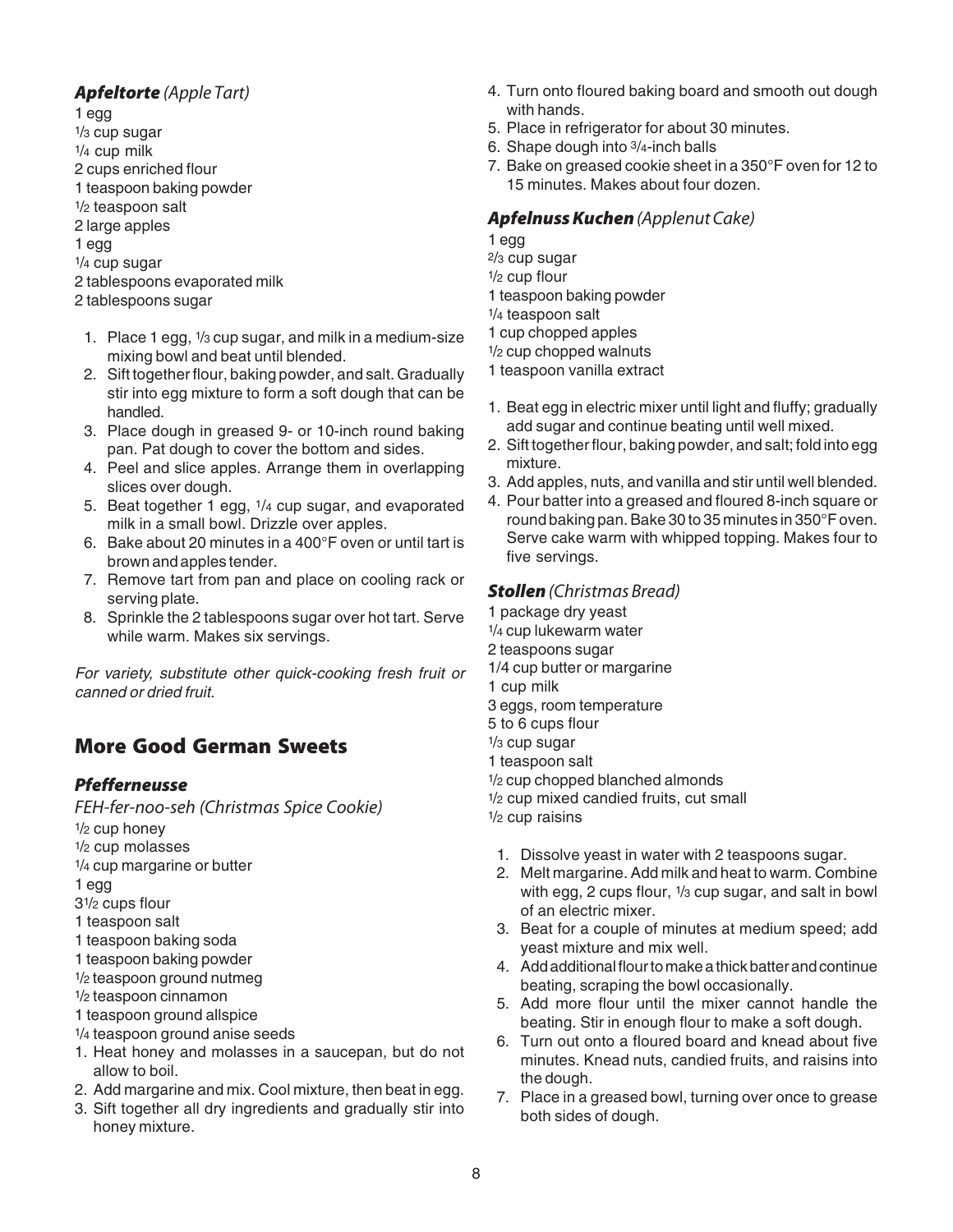- 8. Cover and let rise in a warm place until double in bulk, about 11/2 hours.
- 9. Punch down dough and divide into three pieces.
- 10. Roll out each piece into an 8- x 12-inch oval; fold in half lengthwise and place on a greased baking sheet.
- 11. Cover and let rise again in a warm place until double in bulk, about 40 minutes.
- 12. Bake in 350°F oven about 25 to 30 minutes or until done.
- 13. Remove from baking sheet and cool on wire racks. Ice with confectioners' sugar frosting while still warm and, if desired, decorate with additional almonds and candied fruit. Makes three loaves.

## **Share a Custom**

If you want to celebrate Christmas with a German custom, make an Advent wreath. Wire together branches of evergreens to form a wreath. Trim with red ribbons and insert four red candles, equally spaced apart. Use the wreath as a centerpiece or suspend it from the ceiling. Light one candle on each of the four Sundays before Christmas.

#### *More Things to Do*

- Learn "O Tannenbaum," one of Germany's favorite Christmas carols. Find out the origin of the Christmas tree. Find out how many of our Christmas customs came from Germany.
- Learn a typical German folk dance, such as the schottische or polka. Listen to music by the great composer Strauss. Or dance the waltz. The waltz originated in Germany and Austria in the late 1700s and is still a favorite.
- Learn a German roundelay, such as "Schnitzelbank."

# **The German Daily Four**

**Milk Group—**Cheese appears many times on the German table—as part of the main course, as snacks, and as dessert. Some milk is used as a beverage. Because German gravies and sauces are often made with milk as well as sweet and sour cream, these foods are also sources of calcium. In the United States, we lower the fat by using less cream and using just milk to make the gravies and sauces.

**Meat Group—**Germans eat generous amounts of meat—fresh and cured pork, veal, some beef, poultry, fish, and rabbit and other game. They especially favor sausage, which forms the basis of many meals. A typical German market offers at least two dozen kinds of liver sausage plus several dozen combinations of beef and pork, each blended, flavored, or cured in a distinctive way.

Dried peas and beans, used in hearty soups and main dishes, provide an additional source of protein.

**Vegetable-Fruit Group—**The Germans produce many vegetables, but the ones that appear most frequently on family tables are those that store well through the winter. Potatoes are so popular that they may be served three times in a meal—in a soup, in a vegetable dish, and in a salad. Potatoes fried, mashed, baked, or boiled often take the place of bread. Potato dumplings and pancakes are German specialties.

People in Germany also enjoy eating cabbage. They eat large amounts of sauerkraut, a dish they have made world-famous.

Potatoes and cabbage are generally eaten in such quantities that they provide significant amounts of vitamin C. Other vegetables and fruits, along with milk, cream, butter, cheese, eggs, and liver, are a source of vitamin A.

**Bread-Cereal Group—**Germany is famous for its dark breads and baked desserts. While white flour is used for fancy breads, pastries and cakes, everyday bread is whole-grain.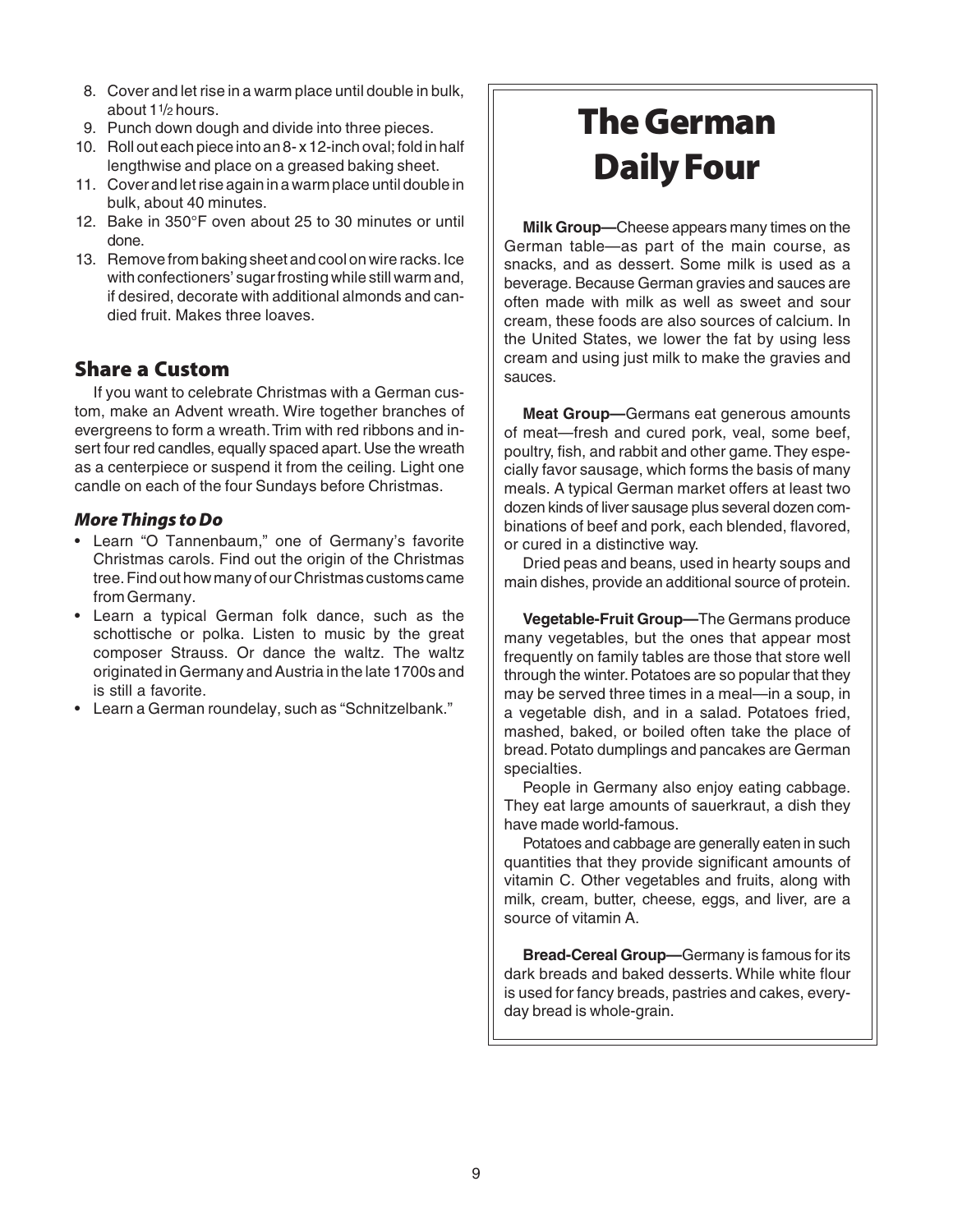# **Italy**

Italians who came to America in the early 1900s brought with them a way with tomato sauce and pasta that has had a great impact on American food preferences. A few of the dishes they introduced—notably spaghetti and talians who came to America in the early 1900s brought with them a way with tomato sauce and pasta that has had a great impact on American food preferences. A pizza—have become standard American fare. Yet, tomatorich foods such as these do not typify Italian cuisine, as most Americans believe. Instead, they represent the cooking in the southern and central provinces of Italy from which many "first-generation" Italian-Americans originated.

Italian foods have great variety. Every region has its own dishes, determined in part by climate and terrain. To eat any of them, as the Italians would say, is "to live."

## **The Italian Way with Food**

Much of the Italian food we love today dates back to ancient Roman times, an era of extravagant banquets and unusual food creativity. During the Renaissance, French royalty sent chefs to Italy to learn to cook. Today, Italy is often called the mother of continental cuisine.

Pasta has been a favorite Italian dish for centuries. Some historians believe that the Italian explorer Marco Polo brought back pasta from China in the 13th century. Others say that pasta was being served in Caesar's time.

Tomatoes were introduced into southern Italy by the Spaniards, who brought seeds from Mexico. The Italians added their own herbs and seasonings to the traditional Aztec sauces.

Italians today, as in ancient times, love fine food and cook with a certain gusto. Their salads are similar to French salads but are "livelier." Grated Parmesan cheese, adds a pungency and tang to many dishes. And seasonings, especially basil, oregano, and thyme, are added with a generous hand.

## **Italian Meals**

"Good food praises God," say the Italians. Even in the humblest homes, meals are prepared, served, and eaten joyously. A typical breakfast consists of coffee with hot milk (or for children, milk flavored with coffee) and bread. If possible, cheese and fresh fruit are included.

The midday meal can be quite substantial—often a hearty soup or a pasta, vegetable, meat, fish, egg, or legume main dish with a tossed salad. Cheese and fresh fruit may be served for dessert.

The evening meal could be a supper, similar to lunch, or a dinner as elaborate as the family budget will allow. A fullcourse Italian dinner, served on holidays and special occasions, starts with an appetizing before-dinner relish plate called antipasto (ahn-tee-PAH-sto) and continues through course after course of soup, pasta or rice, salad, meat or fish, vegetables, and cheese and fruit or a sweet dessert.

Italian meals characteristically consist of several more courses than American meals, with each dish served separately. In much of Italy, main-course meats, poultry, and fish are not as plentiful. Italians have found that a smaller quantity of meat can serve more people if the appetite is appeased with appetizers, soup, salad, and other foods first.

Since water is sometimes scarce and in places impure, Italians usually drink wine with their noon and evening meals. They are regular but temperate wine drinkers. At the end of a meal, they like a strong black coffee called espresso (es-PREH-so).

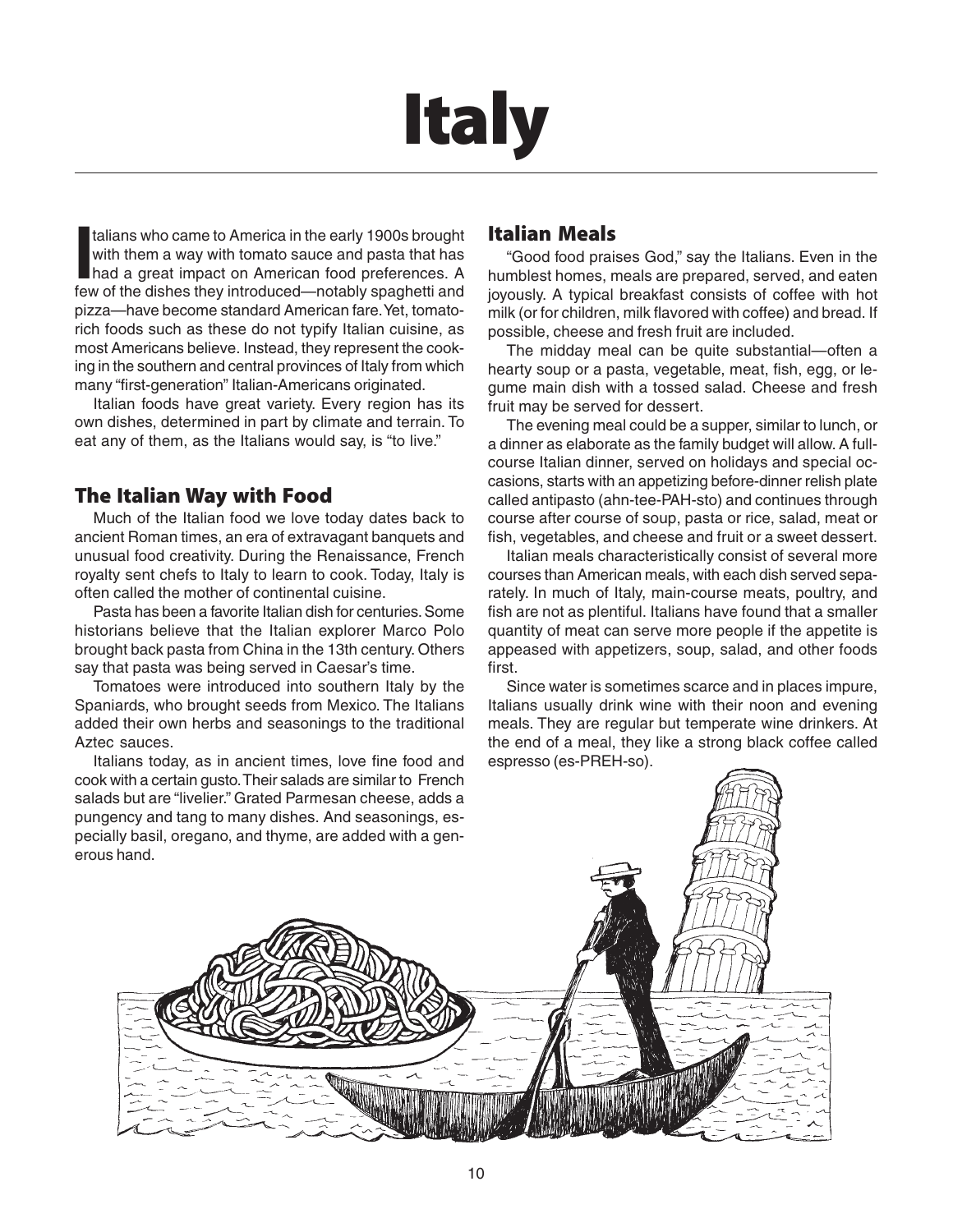# **Let's Cook Italian**

Minestrone is such a basic part of Italian life that each region, town, and cook has a special way with this soup. Minestrone means "food on the table." A good minestrone is so thick it is a meal in itself. All you need with it is a sprinkling of cheese and bread.

#### **Minestrone**

Mee-neh-STROH-nay (Thick Vegetable Soup) **Pane Bianco** PAH-neh BEE-AHN-ko (Crusty Italian Bread) **Parmigiano** par-mee-JAH-no (Parmesan Cheese)

#### *Minestrone* (Thick Vegetable Soup)

- 2 tablespoons oil or bacon fat
- 1/4 pound ham or salami, chopped
- 1 large onion, chopped
- 1 medium carrot, chopped
- 1 stalk celery, chopped
- 1 large tomato, chopped, or 1 cup canned tomatoes, slightly mashed
- 1 can, undrained, red kidney beans or garbanzos
- 2 quarts meat broth (may use bouillon cubes)
- 1 large potato, diced
- 1 tablespoon dried basil
- 1 small clove garlic, minced, or 1/4 teaspoon garlic powder
- Salt, as needed
- 1/4 small head cabbage, shredded and chopped
- 1 to 2 cups cut green beans
- 1/2 cup homemade noodles (recipe follows)
- Grated Parmesan cheese
- 1. Heat fat in skillet and fry ham and onion until onion is soft but not brown. Transfer contents of skillet to a large saucepan or kettle.
- 2. Add carrots, celery, tomato, kidney beans or garbanzos, and meat broth. Simmer, uncovered, for 15 minutes.
- 3. Skim off some fat if desired. Add potato, basil, garlic, and salt. Simmer, uncovered, for 15 minutes.
- 4. Add cabbage, green beans, and noodles. Simmer until soup has thickened and all ingredients are cooked.
- 5. Sprinkle generously with grated Parmesan cheese. Makes eight or more servings.

**Note:** If fresh or frozen green beans are used, add with the potato. A ham bone, beef bone, or a few slices of Italian sausage adds fine flavor. Two small zucchini, diced, may be added. Peas or other green vegetables may be substituted for the green beans.

#### *Homemade Noodles*

- 21/2 cups all-purpose flour
- 1/2 teaspoon salt
- 2 beaten eggs
- 1/3 cup water
- 1 teaspoon olive oil or cooking oil
- 1. In mixing bowl, stir together 2 cups of the flour and the salt. Make a well in center.
- 2. Combine eggs, water, and olive or cooking oil, add to flour. Mix well.
- 3. Sprinkle kneading surface with remaining flour. Turn dough out onto floured surface. Knead until dough is smooth and elastic, eight to 10 minutes. Cover and let rest 10 minutes. Dough can be refrigerated for three days or can be frozen for longer storage.
- 4. Divide dough (thawed) into thirds. On lightly floured surface, roll each portion into a 16- x 12-inch rectangle. If dough becomes too elastic during rolling, cover and let rest for five minutes.
- 5. Use a sharp knife or pasta machine to cut dough for the desired shape of pasta. To prevent drying, keep pasta covered with a damp towel until ready to shape.

# **A Good Italian Dinner**

Dinners in famous Italian restaurants and in affluent homes include more courses and foods than many Americans can comfortably eat. You may find that even with this scaled-down version you need to loosen your belt!

Cook the spaghetti until barely tender. Then thoroughly drain and toss with enough oil to keep the strands from sticking together. Add grated Parmesan cheese for extra flavor. If you prefer, substitute other salad greens for the romaine. To prepare your salad the Italian way, toss it with just enough oil to coat each piece. Then sprinkle with lemon juice or vinegar and seasonings. Toss again lightly until blended.

#### **Antipasto**

**Pollo alla Cacciatore** POH-loh ah-lah Kah-chee-ah-TOH-ray (Chicken Hunter Style)

**Spaghetti con Formaggio ed Olio**

Spaghetti cohn For-MAH-gee-oh eh OH-lyo

(Spaghetti with Cheese and Oil)

**Broccoli alla Romana**

Broccoli ah-lah Roh-MAH-nah (Roman-Style Broccoli)

**Insalata de Lattuga Romana** Een-sah-LAH-to dee Lah-TOO-gah Roh-MAH-nah

(Romaine Salad)

**Frutta della Stagione**

FROO-tah del-lah Sta-JOE-nay (Fruit in Season) **Formaggio**

For-MAH-gee-oh (Cheese)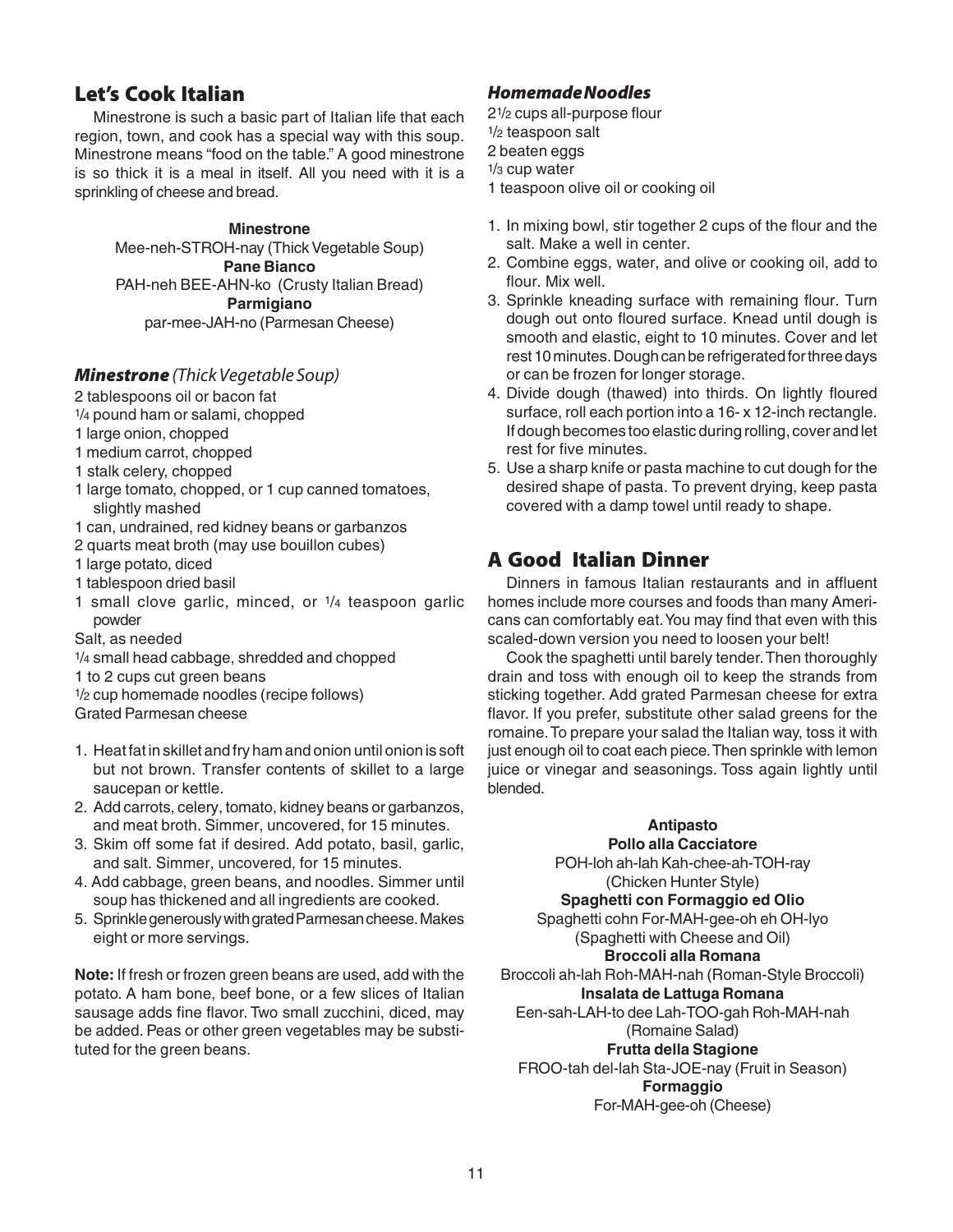#### *Pollo alla Cacciatore* (Chicken Hunter Style)

 $1/2$  cup oil

- 1 (21/2- to 3-pound) fryer, cut up
- 1 medium onion, thinly sliced
- 1 clove garlic, minced
- 1 small green pepper, chopped
- 1 No. 303 can (2 cups) tomatoes
- 1 (8-ounce) can tomato sauce
- 1 teaspoon salt
- 1/4 teaspoon pepper
- 1/2 teaspoon oregano (optional)
- 1/4 teaspoon basil (optional)
- 1 tablespoon dried parsley flakes
- 1. In a large, heavy skillet over medium heat, brown chicken on all sides in hot oil.
- 2. Add onion, garlic, and green pepper. Cook about five minutes. Spoon over chicken.
- 3. Add remaining ingredients except parsley. Cover and cook over low heat for 20 to 30 minutes or until chicken is fork-tender and tomatoes are reduced to a thick sauce.
- 4. Add parsley and cook another five minutes.
- 5. Serve with sauce spooned over chicken. Makes four servings.

#### *Broccoli alla Romana* (Roman-Style Broccoli)

- 1 (10-ounce) package frozen broccoli spears
- 3 tablespoons butter or margarine
- 3 tablespoons lemon juice
- 1/2 teaspoon salt
- 1. Cook the broccoli in a small amount of water until tender, eight to 10 minutes.
- 2. Heat butter or margarine and lemon juice in a small saucepan.
- 3. Place drained broccoli on heated serving dish. Sprinkle with salt and lemon butter. Makes four servings

#### *Antipasto*

Antipasto is a tray or platter of appetizers attractively arranged. Choose some of the following items:

- Green olives
- Black olives
- Garbanzos
- Celery hearts
- Radishes
- Green pepper rings
- Artichoke hearts
- Pickled mushrooms
- Thin slices of salami, prosciutto, or other ham
- Thin slices of cheese

# **Do as the Italians**

The Italians never break spaghetti before cooking or cut the cooked strands before eating, as Americans sometimes do. In cooking, ends sticking out of the water are pushed into the pot as the lower portions soften. Always cook al dente (ahl DEN-tay)—slightly resistant "to the teeth." To eat, the long strands are wound around and around the fork—in some places with the help of a spoon, in others with the tine tips against the bottom of the dish.

#### **Share a Custom**

 Italians love the outdoors. In the country, simple wooden tables often are set outside for eating alfresco (ahl FREScoh)—in the open air. Why not enjoy your minestrone alfresco, followed by a spirited game of bocce (BAW-cheh), one of the Italians' favorite pastimes.

#### *How to Play Bocce*

Bocce is the game from which bowling originated. In Italy, it is played on a precisely built, hard-packed court. But a smooth lawn or play area will do.

Two persons or teams can play. Each side needs four bocce balls of the same color (croquet balls may be used). One smaller ball, possibly a golf ball, is also needed. This is called the pallina (pah-LEE-nah).

The starting player, chosen by the toss of a coin, bowls the pallina to any length he or she pleases. Each player then tries to bowl bocce balls as close to the pallina as possible. The starting player bowls one ball first. Each player in turn bowls until he or she has come closer or used all his or her bocce balls. Those with remaining balls keep playing.

The player who rolls bocce balls closer to the pallina than anyone else scores one point for each or eight points if all four balls are closer. The first player or team to make 21 points wins.

# **Holiday in Italy**

Italians celebrate holidays and church feast days with gay colorful festivals. On festa (FEH-stah) days, happy people crowd the streets eating roasted chestnuts, candies, fancy cakes, cookies, pastries, rich ice cream, and gelati (gel-AH-tee), or ices, purchased from street vendors.

Children in the city of Florence especially look forward to the Festival of the Cricket, which is held on Ascension Day 40 days after Easter. Families picnic in the Cascine Public Gardens, where vendors sell ices, soft drinks, sweets, balloons, and crickets in small wicker cages. Each child gets a caged cricket, a symbol of spring. If the cricket still sings when carried home, it is considered a sign of good luck.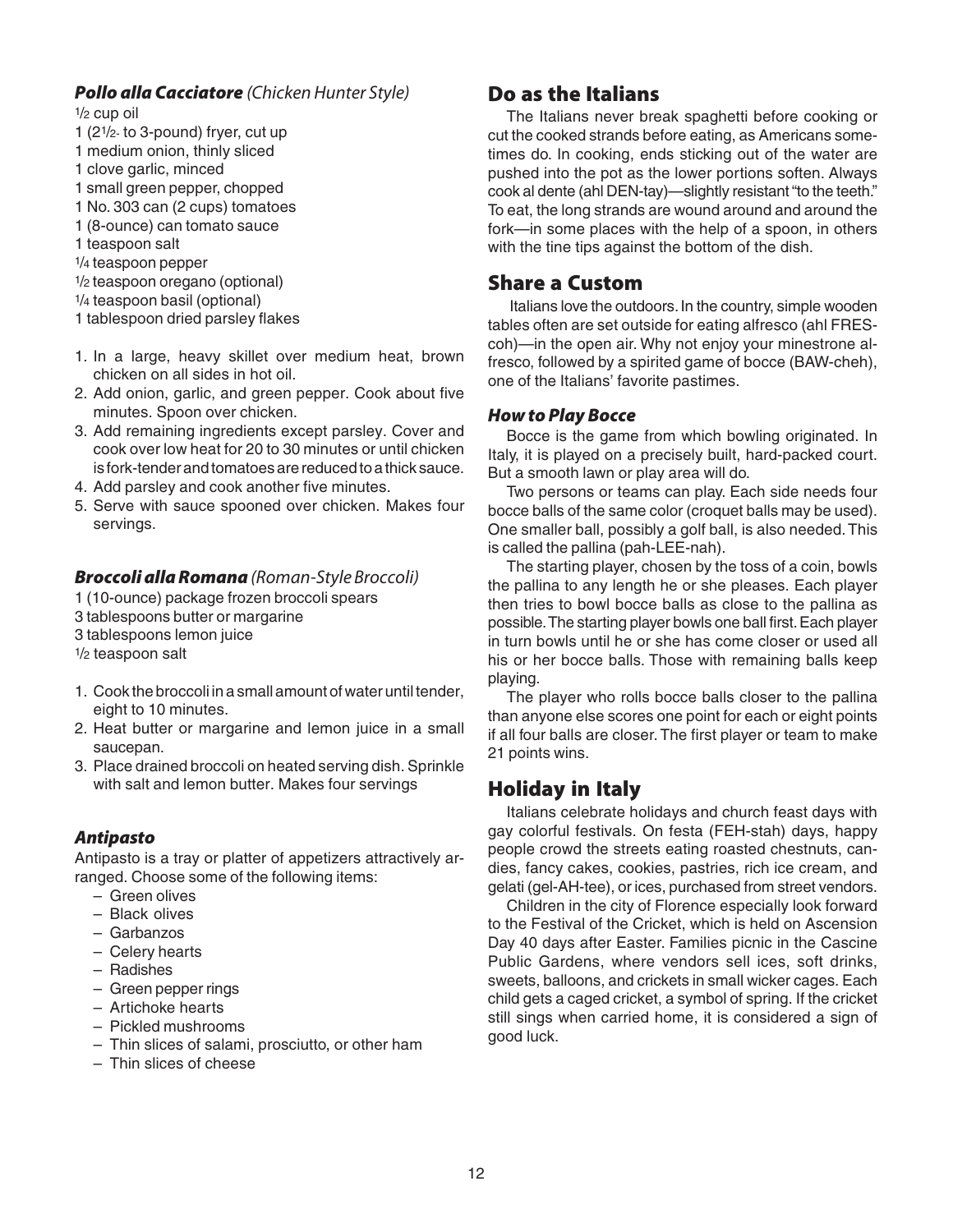

#### *More Things to Do*

- Plan an imaginary trip to Italy. What places would you most want to visit?
- Learn about famous Italian artists. Display pictures of their paintings or sculptures. Find out what is being done to protect these great treasures from such threats as air pollution and floods.
- Draw a map of the ancient Roman Empire. What modern countries were once under Roman control?
- Make a list of English words with Italian roots, such as cathedral, urban, veto, and capitol. Some of these words have a fascinating history. What can you learn about them?
- Listen to the music and learn the story of a famous Italian opera.

# **The Italian Daily Four**

**Milk Group—**Goats are more common than cows in Italy, except in parts of the north. Children are often served goat milk as a beverage and adults use it in coffee. A large amount of goat's milk, as well as cow's milk, is made into cheese, which may be included in every meal.

**Meat Group—**Higher-income families may have meat, poultry, or fish every day as a separate dish. For those on a lower food budget, meat may appear only on Sunday or holiday menus. The meat is made to go farther with pasta or rice or by serving smaller amounts in sauce.

Meat preferences depend on the region and seasonal prices. Young goat meat (kid) is popular in certain areas. Veal (calf meat) also is a favorite, as are smoked meats ranging from peppery sausages to delicately flavored Italian ham called prosciutto (proh-SHOO-toh). In the Italian diet, cheese is also a valuable protein source.

**Vegetable-Fruit Group—**Green salads are very important to the Italians and are served at almost every noon and evening meal. Greens include romaine, chicory, escarole, endive, fennel, spinach, dandelion leaves, and Swiss chard. Several of these are also cooked and served as vegetables. Other popular vegetables are tomatoes, broccoli, green peppers, onions, mushrooms, zucchini, beans, peas, and eggplant.

Fresh fruit is often served with cheese as the finishing touch to a meal. Italian favorites include oranges, tangerines, peaches, pears, apricots, bananas, figs, melons, grapes, and pomegranates.

**Bread-Cereal Group—**To most Italians, pasta makes the meal. Italians use dozens of different pasta shapes—from stovepipes, shells, bows, wide noodles, curly noodles, and thin strands to tiny tubes and other shapes used in soup.

Other favorite cereal dishes served in certain regions include polenta (po-LEN-tah), a cornmeal main dish served with meat or sauce; gnocchi (NYAWkee), dumplings made from semolina flour and potatoes; and risotto (ree-SOT-toh), rice.

Bread is an important part of Italian meals. White crusty loaves, as well as bread sticks and pizza, are Italian favorites.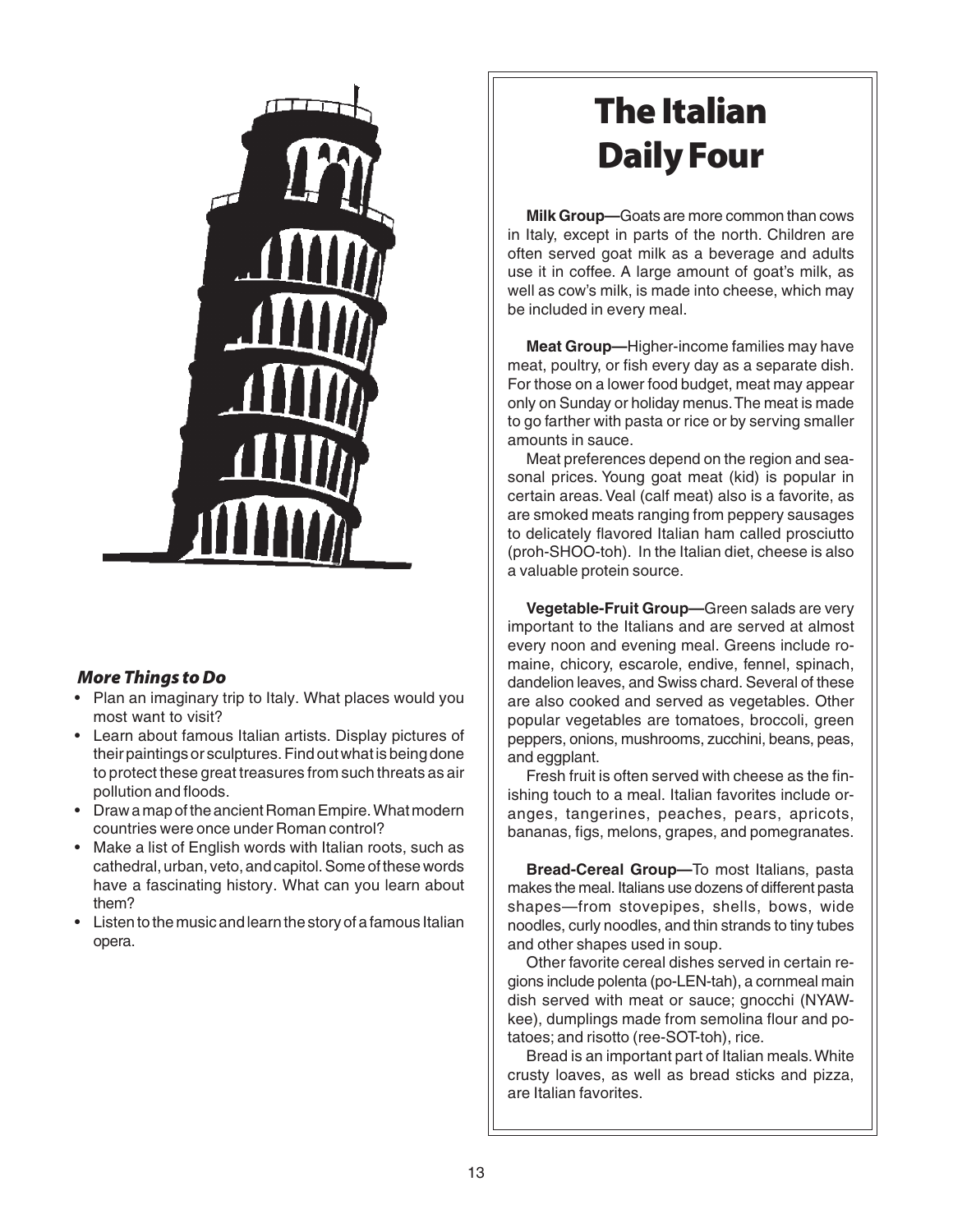# **Japan**



apan, with its green wooded mountains, lovely lakes,<br>and rushing streams and waterfalls, is one of the most<br>beautiful countries in the world. It is composed of a<br>chain of islands, the four main ones being Hokkaido and rushing streams and waterfalls, is one of the most beautiful countries in the world. It is composed of a chain of islands, the four main ones being Hokkaido, Honshu, Shikoku, and Kyushu. Honshu, the largest, contains many important cities, including the capital, Tokyo.

Surrounded by scenic beauty, the people of Japan have a great appreciation for nature. Their homes, their art, the way they eat, even their association with each other reflects that appreciation.

Japanese culture evolved over many centuries. It emphasizes simplicity in homes and furnishings, a keen appreciation of beauty in all things, high regard for learning, close family ties, and respect for older people.

#### **The Japanese Way with Food**

To the Japanese, food must please the eye as well as the palate. Meat, fish, and vegetables are cut uniformly and precisely into bite-size pieces, then arranged on separate dishes and trays in neat, parallel lines. Each dish is a work of art—a harmony of color, texture, and perfect symmetry.

A first rule of Japanese cookery is to develop the flavor while preserving the individuality of each ingredient. It is not the Japanese practice to blend flavors, as the Chinese do, but to combine them.

Most Japanese dishes require a minimum of cooking an adaptation over many centuries to a shortage of fuel. Vegetables, for example, are thinly sliced or shredded, then cooked in minutes to a tender-crisp stage. Some meats and fish are meticulously cut to be eaten raw with a sauce.

Few foods are baked or roasted. Instead they are boiled, broiled, steamed, or fried. Often they are cooked at the table over a hibachi (he-BAH-chee), a utensil that holds burning coals.

#### *Favorite Foods*

Fish and rice are the principal foods in both rural and urban areas. Soybeans also are important and appear in many forms, including: tofu (toh-foo), bean curd used in soups and stews; natto (nah-toh), steamed or fermented beans; and miso (meeso), bean paste. Still another form of soybean is shoyu (show-you), or soy sauce, a familiar seasoning in the United States, too.

Favorite vegetables include pickled radishes, white carrots, salted cabbage, dried mushrooms, and sweet and white potatoes. Long rice called for in some recipes is not rice but noodles made with bean or yam paste.

Some of the most popular Japanese dishes are kabayaki (kah-bah-yah-kee), split eel cooked in soy sauce and wine; tempura (tem-per-ah), deep-fried shrimp, fish, and vegetables; sukiyaki (skee-yah-kee), a stewlike combination of vegetables, thin-sliced beef, and tofu; and teriyaki (tehree-yah-kee), fish marinated in soy sauce and broiled.

Green tea and rice are served at every meal, and on festive occasions there may be a jug of sake (sah-keh) wine served hot.

Foods are most commonly flavored with: soy sauce; dashi (dah-shee), a light, clear fish stock; miso paste; and aji-no-moto, or monosodium glutamate (MSG). Families who can afford sesame oil use it for cooking.

#### *Japanese Meals*

Mealtime in Japan is courteous and serene, a ceremony of ancient ritual. The Japanese prefer light, simple meals, three times a day, with many snacks in between. Although Western foods are widely served, traditional foods still are favored. In a typical day, these might include: rice and tea with each meal, along with miso soup for breakfast, vegetables for lunch, and a dinner of clear soup, fish or a main dish such as sukiyaki, and pickled vegetables. Desserts are not popular in Japan and, when served, are neither sweet nor rich.

Traditionally, meals and ceremonial teas are served on low wooden tables. Diners sit on cushions or the matcovered floor, with their legs tucked under them. However, some families now use higher tables and no longer sit on the floor.

The Japanese pay more attention to tableware than any other people in the world. They do not use matched sets, as is the American way. Each serving dish is carefully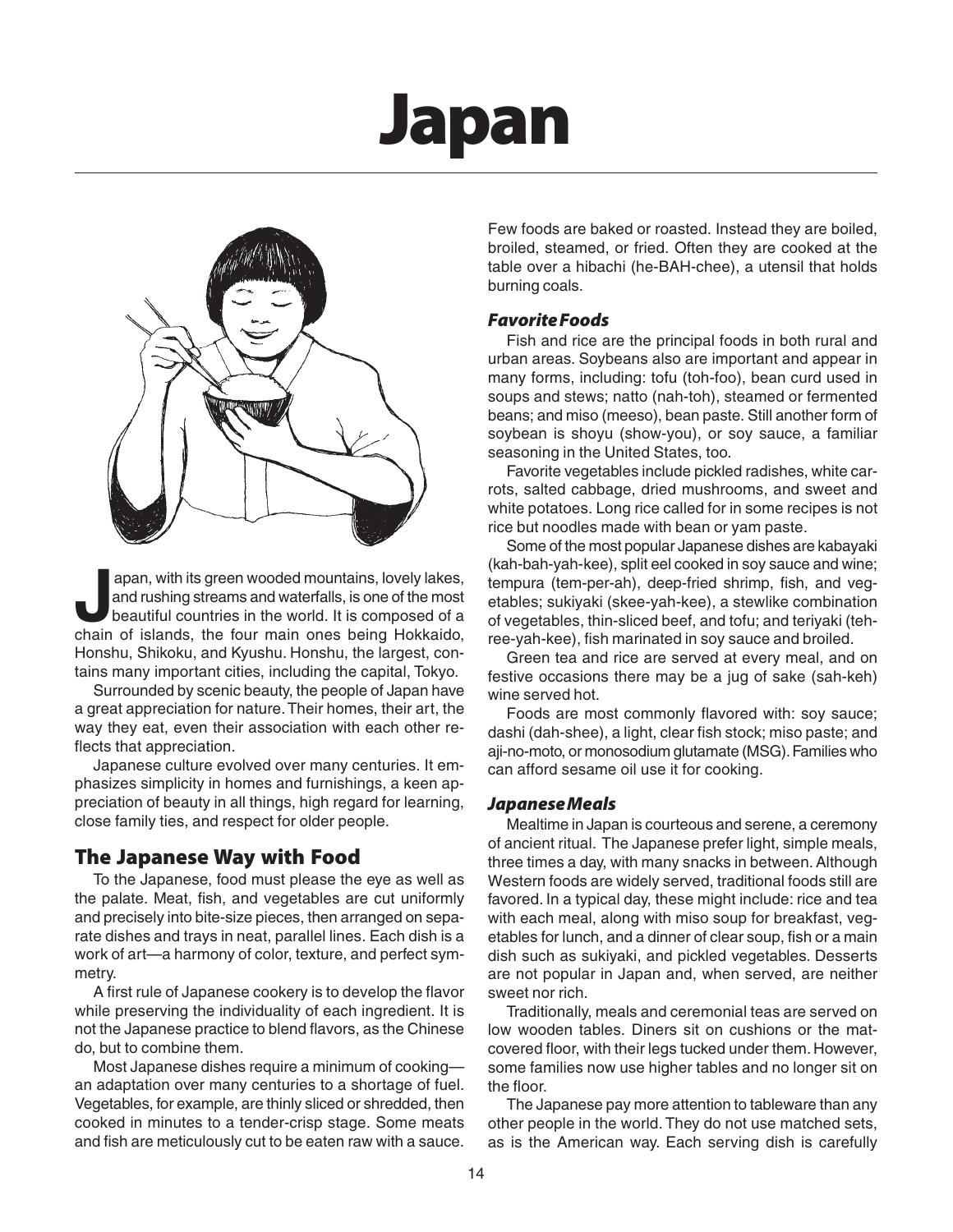chosen to enhance the food it contains. Soup is always served in covered lacquered bowls. Chopsticks are used for eating, as well as for stirring and serving most foods. Different dishes are required for family dining, entertaining, and ceremonies. Not surprisingly, the average Japanese family's investment in tableware is proportionately the world's highest.

## **Let's Cook Japanese**

As you are about to see, Japanese food cooks very quickly, but it may take hours to prepare! Give yourself plenty of time to slice and arrange the ingredients for the sukiyaki. Prepare the pickled vegetables several hours ahead. For the soup, use bouillon cubes or canned broth. Add minced parsley, chives or green onions, or bits of chicken or fish. If a dessert is desired, canned mandarin oranges or other fruit can be served.

#### **Otsuyu**

Oht-soo-you (Clear Soup) **Sukiyaki** Skee-yah-kee (Beef with Vegetables) **Goma Zu** Goh-mah Zoo (Pickled Vegetables) **Gohan** Go-han (Fluffy Boiled Rice) **Ocha** Oh-chah (Green Tea)

#### **Sukiyaki** (Beef with Vegetables)

The Japanese usually cook this dish at the table. An electric skillet or wok (with control set at 325°F), chafing dish, or hibachi can be used. If these are not available, cook in a large heavy skillet on top of the stove.

1 pound lean tender sirloin, round, or chuck steak

- 1 (10-unce) package frozen spinach
- 1 (4-ounce) can sliced mushrooms, drained
- 2 medium-size onions, cut in eighths and then thinly sliced
- 1 bunch green onions, cut in 1-inch pieces
- 4 stalks celery, cut in 1/2-inch diagonal slices
- 1 (8-ounce) can bamboo shoots, drained and thinly sliced (optional)
- 1 fresh soybean cake (3 inches square) cut in 1/2-inch cubes (optional)
- 2 tablespoons sugar
- 1 beef bouillon cube
- 1/2 cup hot water
- $1/2$  cup soy sauce
- 2 tablespoons vegetable oil
- 3 cups hot cooked rice
- 1. Freeze beef slightly until firm but not solid. With a sharp knife, cut into very thin strips about 1 to 1<sup>1</sup>/<sub>2</sub> inches wide. Trim off fat and gristle. Then cut strips across the grain

into 1/8-inch pieces. Carefully lay all pieces at one end of a tray. Cover and refrigerate.

- 2. Defrost unopened package of spinach in cold water. If water leaks into the package, drain spinach thoroughly.
- 3. Prepare the vegetables and arrange attractively in separate rows on the tray. Arrange soybean cake cubes on tray. Use additional trays, if necessary.
- 4. Combine sugar, bouillon cube, and hot water; stir to dissolve. If you plan to cook this dish at the dining table, pour mixture into an attractive bowl. Place soy sauce in another bowl.
- 5. In a skillet or chafing dish, heat oil and fry meat until brown.
- 6. Add mushrooms, onion, and celery. Cover and cook about three minutes.
- 7. Add bamboo shoots and sugar solution. Cover and cook about three minutes.
- 8. Add spinach, soybean cake cubes, and soy sauce just before serving.
- 9. Serve immediately over hot rice. Makes four servings.

Other vegetables that may be used in place of or in addition to those listed include carrots, green beans, water chestnuts, green pepper, and snow peas.

#### *Goma Zu* (Pickled Vegetables)

- 1 tablespoon sesame seeds
- 1 tablespoon sugar
- 1/2 teaspoon salt
- 1 teaspoon cornstarch
- 2 tablespoons water
- 1/2 cup white vinegar
- 1 medium cucumber
- 2 carrots or white radishes
- 1 large stalk celery
- 1. Preheat oven to 350°F (moderate). Spread sesame seeds on small baking pan and toast for five minutes.
- 2. Blend sugar, 1/4 teaspoon salt, cornstarch, and water in a small saucepan. Blend in vinegar.
- 3. Stir constantly and simmer until thick, about five minutes. Add sesame seeds. Cool.
- 4 Strain liquid through a double thickness of cheesecloth.
- 5. Peel cucumbers and carrots or radishes. Cut in thin crosswise slices. Sprinkle with salt. Chop celery fine.
- 6. Combine vegetables with vinegar mixture. Refrigerate several hours. Serve chilled in small porcelain or pottery dishes. Makes four servings.

For variety, other fresh vegetables or raw, cooked, or canned fish also may be pickled.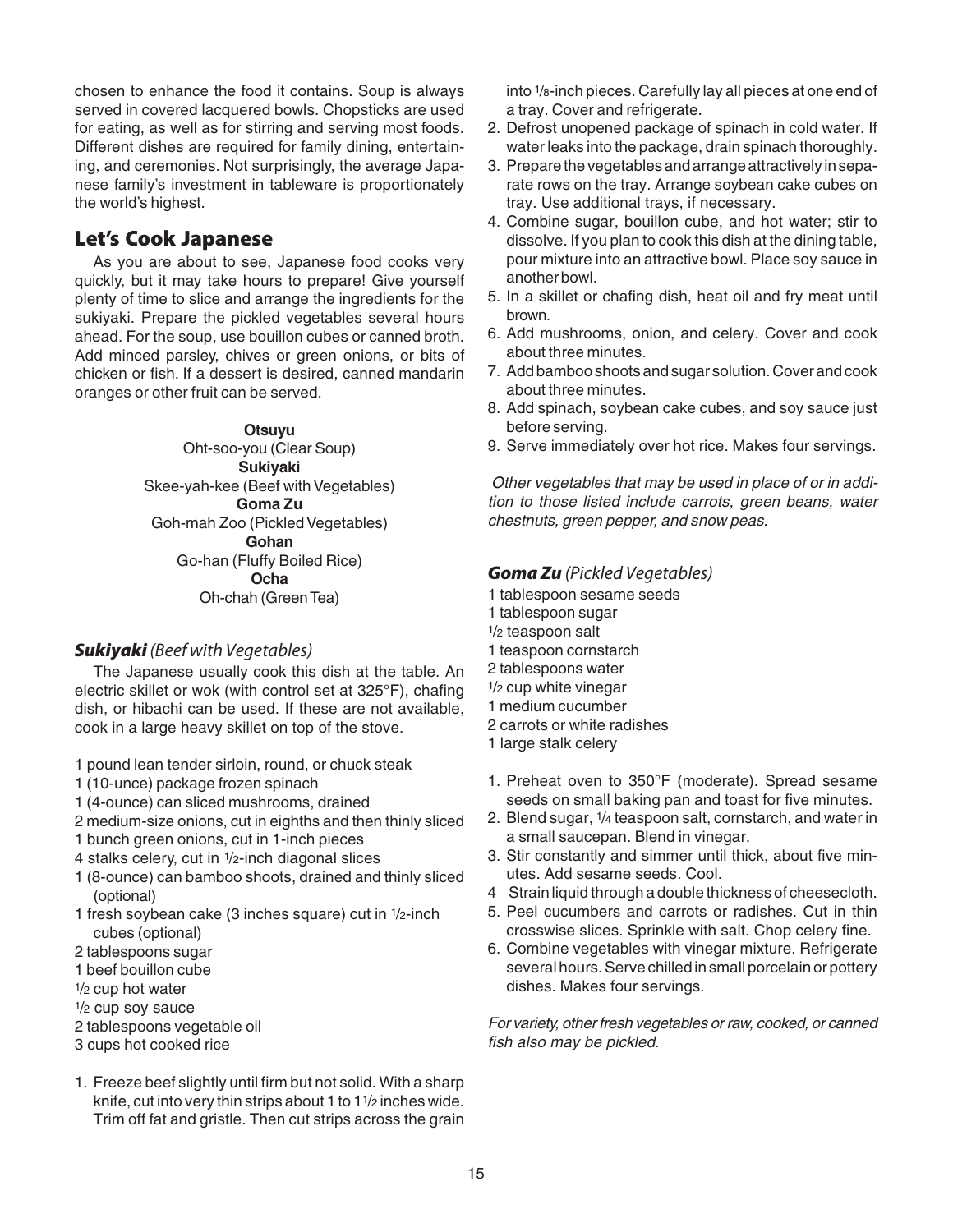#### **Gohan** (Fluffy Boiled Rice)

1 cup rice 21/2 cups cold water 1/2 teaspoon salt

- 1. Place rice in a heavy, deep saucepan with a tight-fitting lid. Add water and salt.
- 2. Place pan over high heat and bring quickly to a full boil.
- 3. Reduce heat to lowest setting and let rice simmer about 25 minutes.
- 4. Turn off heat and let rice stand five minutes or longer. Do not remove cover until time to serve. Makes about 3 cups.

To use precooked rice, follow directions on the package.

#### *Ocha* (Green Tea)

Place a scant teaspoon of green tea directly into the teapot for each cup to be made. Add freshly boiling water. Allow to stand a moment, then swirl gently to dampen all the leaves. Pour immediately into cups. To preserve the fragrance of the tea, do not add more water until more tea is desired.

## **Do as the Japanese**

Wouldn't it be fun to sit on cushions and eat low to the floor in the Japanese way? To make your Japanese dining experience even more authentic, use chopsticks (available at Asian restaurants and specialty shops). Here's how to use them: Place one stick in the "V" formed

by thumb and first finger and press it against the end of the third finger. This chopstick remains stationary. Place the second chopstick between the thumb and first finger and move it with the tip of the second finger to open and close over a piece of food.

#### *Share a Custom*

Tea ceremonies are such an important part of Japanese tradition that tea houses, in picturesque settings, dot the countryside. Some families have teahouses in their own gardens.

At a formal tea ceremony, guests (no more than five) are served a simple meal called kaiseki (kay-eesh-kee) and cakes. After eating, guests leave the tea room for a short time. Upon their return, they are served a thick dark green tea, koicha (koh-ee-chah). Finally, a thin tea, usucha (oos-chah), is served with cake.

Perhaps your group can obtain instructions for a simple tea ceremony from a Japanese family or the Japanese consul in your area.



# **Holiday in Japan**

The Doll Festival, or Hina Matsuri (Hee-nah Maht-sooree), on March 3 is an exciting day for Japanese girls. Prior to this day, homes, special doll stores, and department stores set up elaborate displays of ningyo (neenyoh), dolls dressed in ancient costumes. In homes, treasured dolls, many of them family heirlooms, are arranged on a tiered stand in a raised alcove to honor the dolls.

A similar day for boys, May 5, is now called Children's Day, but traditional customs are still observed. Dolls are dressed to represent famous heroes of the past. Outside each home, tall poles support carp figures made out of colorful paper, one for each male member of the family. The carp, considered to be the most spirited fish, symbolizes strength and endurance to the Japanese—qualities parents hope their sons will have.

#### *More Things to Do*

- Learn the art of Japanese floral arranging, ikebana, and make a centerpiece for your Japanese meal. If there is a garden club in your area, see if any of its members have studied ikebana.
- Have fun with origami—making balls, birds with flapping wings, and other objects out of folded paper.
- Try writing haiku—the form of Japanese poetry that contains exactly 17 syllables arranged on three lines.
- Dress dolls in traditional Japanese male and female costumes.
- Learn to count to 10 in Japanese.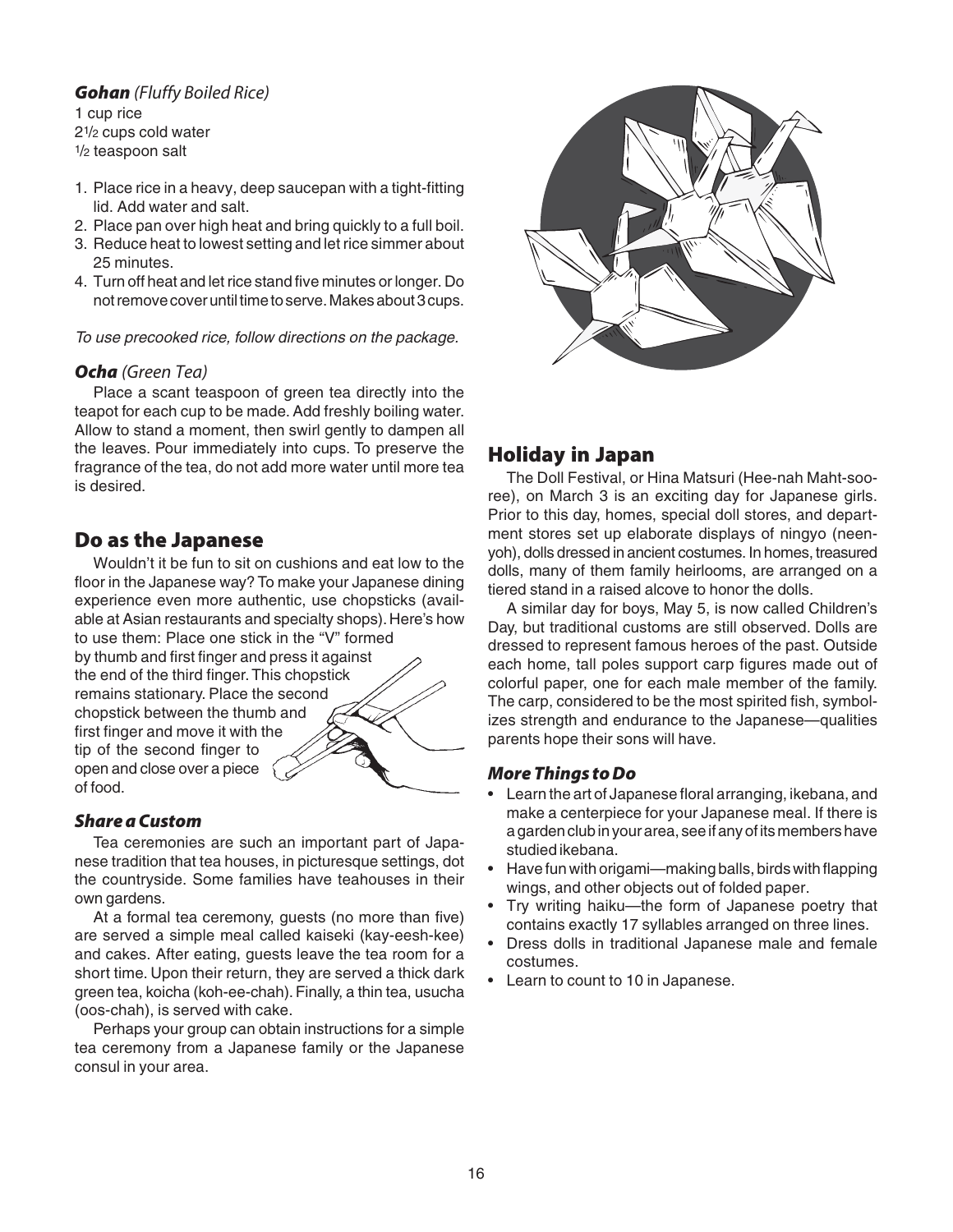# **The Japanese Daily Four**

**Milk Group—**Milk is rarely included in the Japanese diet. Fish, softened fish bones, soybeans in many forms, and a wide variety of other vegetables supply most of the calcium in their diet.

**Meat Group—**Fish and shellfish, both raw and cooked, provide a large part of the protein in the Japanese diet. Some beef, poultry, and eggs are used by those who can afford them. Soybeans called the "fish of the field" by one of Japan's most dominant religious groups, the Buddhists—provide a valuable and inexpensive source of protein and B vitamins.

**Vegetable-Fruit Group—**The variety and quantity of vegetables and fruits eaten by most Japanese provide adequate amounts of vitamins A and C. Their many green vegetables are important sources of iron and other minerals. Some vegetables and fruits popular in Japan are similar to those in the United States. Others are distinctively Japanese.

Japanese cooks prepare vegetables with little or no liquid and cook them for the shortest time possible. Thus the vegetables, still slightly crisp, retain their color, flavor, and nutritive value.

**Bread-Cereal Group—**To the Japanese, rice is the "staff of life"—a staple of their diet. Various kinds of noodles also are widely used for meals and snacks.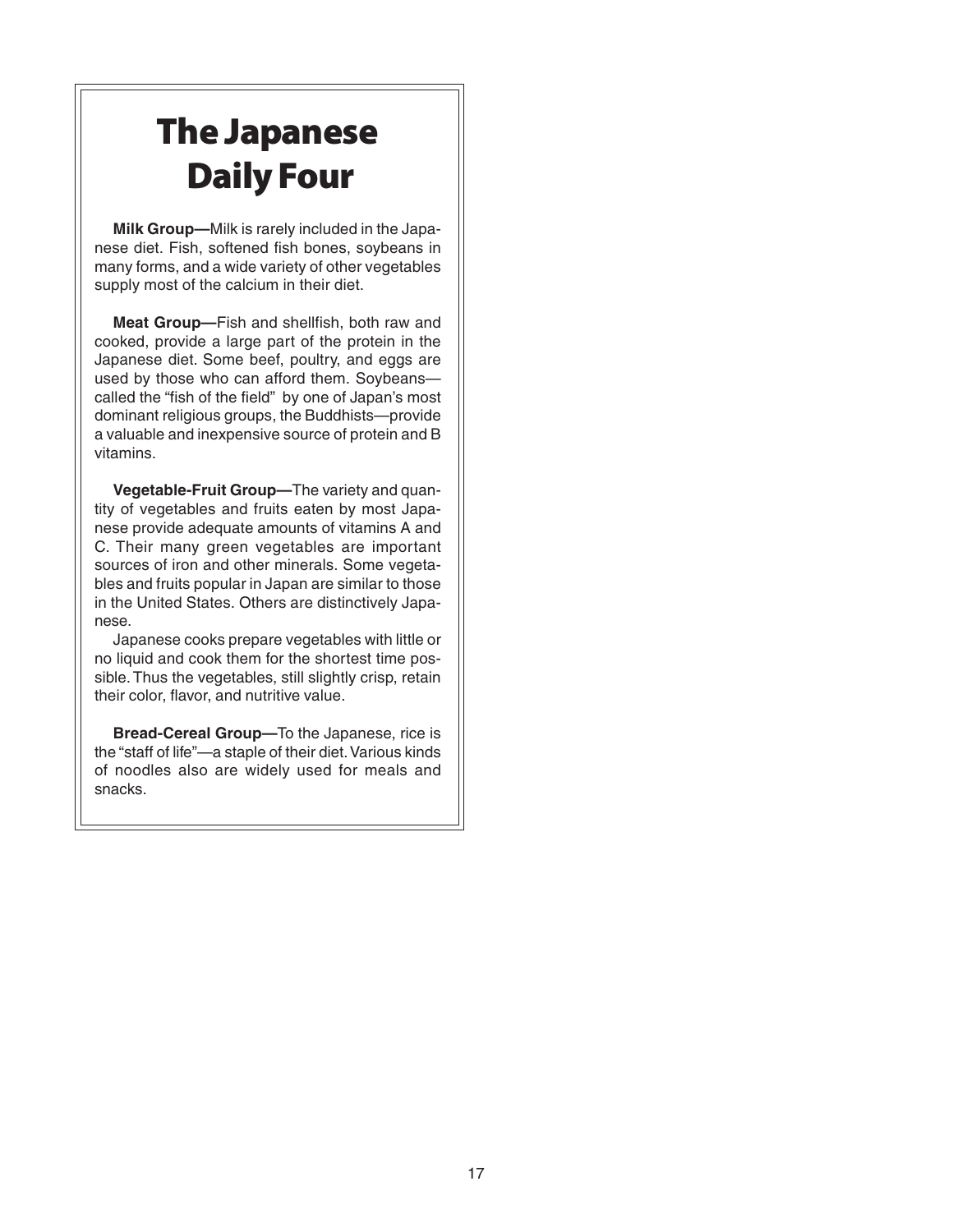# **Choose Another Country**

We hope you have enjoyed your visits to Mexico,<br>Germany, Italy, and Japan. Now, here's your<br>chance to sample the foods and traditions of a<br>country of your own choosing. It might be a country from Germany, Italy, and Japan. Now, here's your chance to sample the foods and traditions of a country of your own choosing. It might be a country from which your relatives originated, a land whose people settled your area, or a country whose food you especially like.

Whatever country you choose, see if you can find the answers to questions such as:

- What are the distinctive characteristics of the foods? How do foods and meals differ from those in the United States?
- How do the people obtain needed nutrients?
- How have land and climate conditions influenced the people, their food, and their customs?
- How has the country influenced American foods and traditions?

To make your meetings more meaningful, call on the people in your community who can give you firsthand information about the country and its customs. Invite them to your meetings. Many look forward to the opportunity to share their heritage and experiences with you.

# **Let's Cook International**

Now, to whet your interest as well as your appetite, here are more menus from all over the world. You'll notice that each menu represents food preferences and eating customs that are different from those you might be accustomed to. Yet, all the foods should be fun to prepare, and the recipes should be easy to find.

#### **A French Dinner**

Beef Bourguignon Potato Souffle Parisian Green Peas Tossed Green Salad Rolls Butter Chocolate Pots de Creme

#### **A Swedish Supper**

Swedish Meat Balls Brown Beans Carrot Ring Apple and Celery Salad Rye Bread Butter Cheesecake

#### **A Swiss Fondue Party**

Cheese Fondue Bite-Size Chunks of French Bread Bowl of Fresh Fruit

#### **A Middle Eastern Meal**

Shish Kebabs Pilaf Yahni ( A Green Bean Dish) Syrian Bread Fresh Fruit **Cheese** Strong Coffee

#### **An Indonesian Dinner**

Chicken Curry **Rice** Chutney Relish Fresh Grated Coconut **Raisins Nuts Sweets** Tea

#### **Hawaiian Luau**

Kamano Lomi Lomi (Salmon Appetizer) Chicken Luau Baked Sweet Potatoes Mango Chutney Pineapple Baskets Coffee Milk

#### **An African Dinner**

Jolof Rice Groundnut Bread Lettuce and Tomato Salad Sliced Pineapple Tea

# **International Farewell**

Hasta la vista...auf Wiedersehen...sayonara. It's not "goodbye" but "till we meet again." Perhaps next year you would like to concentrate on one of the countries you've studied or one of your own choosing. Here are some study areas you might consider:

- History Music
- Art, culture, and crafts Climate
- Form of government Sports
- Currency and money system Language<br>• National and regional costumes Industries
- National and regional costumes
- Dating, courtship, and Education marriage customs • Religions
- 
- 
- 
- 
- -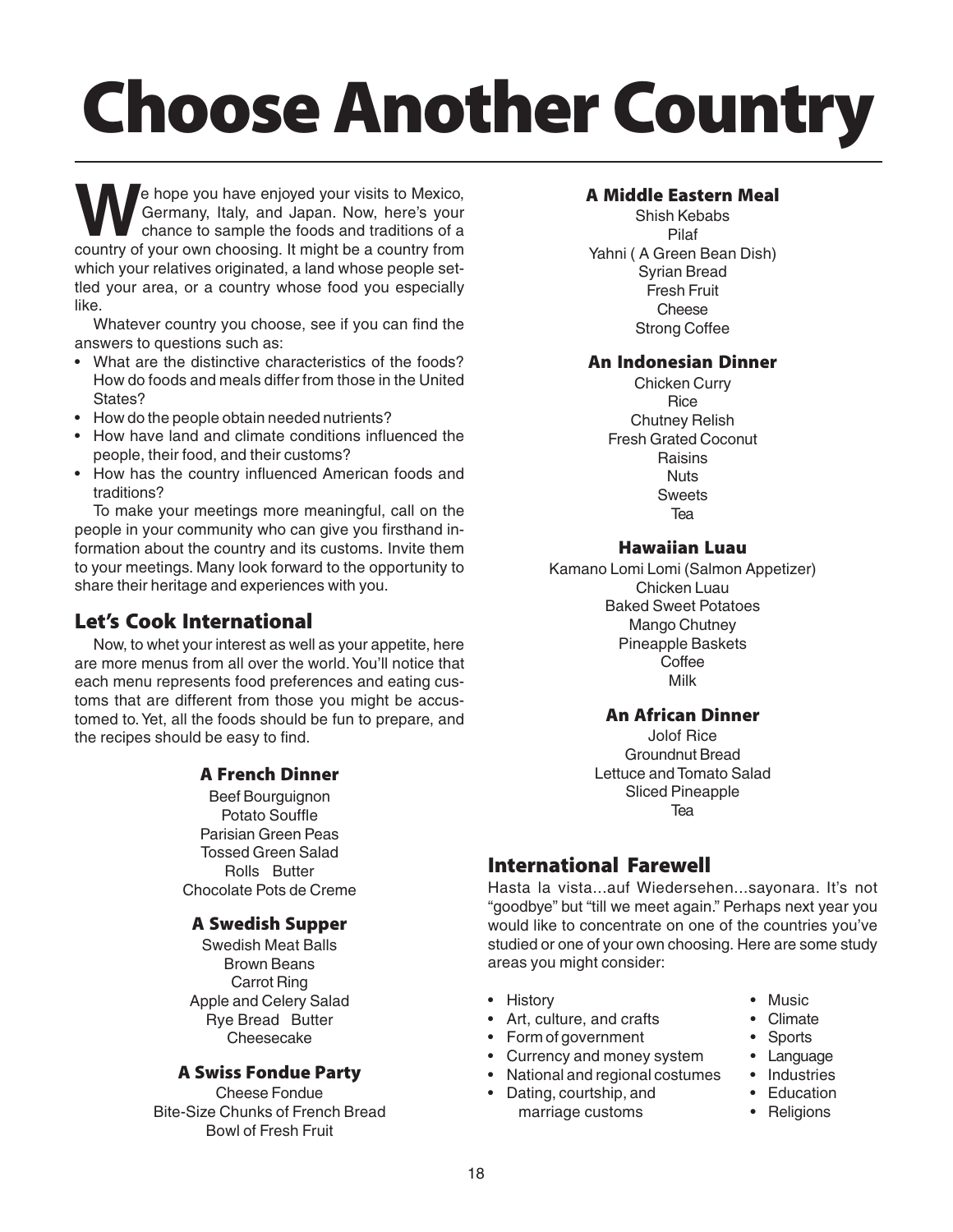# **International Foods Project Record**



| <b>Street and Number/Rural Route</b> |
|--------------------------------------|
| County                               |
|                                      |

A. Size and scope of project (List everything you have done in project.)

| <b>International Foods Prepared</b> | No. of<br><b>Times</b><br>Prepared | No. of<br><b>Servings</b> | <b>Comments</b> |
|-------------------------------------|------------------------------------|---------------------------|-----------------|
| <b>Mexican</b>                      |                                    |                           |                 |
| German                              |                                    |                           |                 |
| Italian                             |                                    |                           |                 |
|                                     |                                    |                           |                 |
| Japanese                            |                                    |                           |                 |

**Total Foods Prepared \_\_\_\_\_\_\_\_\_\_\_\_\_\_\_\_\_\_\_**

B. Activities (List any activity related to the foods project in which you participated, such as exhibits, demonstrations, and tours.)

 $\Box$ 

 $\_$  , and the set of the set of the set of the set of the set of the set of the set of the set of the set of the set of the set of the set of the set of the set of the set of the set of the set of the set of the set of th

\_\_\_\_\_\_\_\_\_\_\_\_\_\_\_\_\_\_\_\_\_\_\_\_\_\_\_\_\_\_\_\_\_\_\_\_\_\_\_\_\_\_\_\_\_\_\_\_\_\_\_\_\_\_\_\_\_\_\_\_\_\_\_\_\_\_\_\_\_\_\_\_\_\_\_\_\_\_\_\_\_\_\_\_\_\_\_\_\_  $\Box$ 

 $\_$  , and the set of the set of the set of the set of the set of the set of the set of the set of the set of the set of the set of the set of the set of the set of the set of the set of the set of the set of the set of th